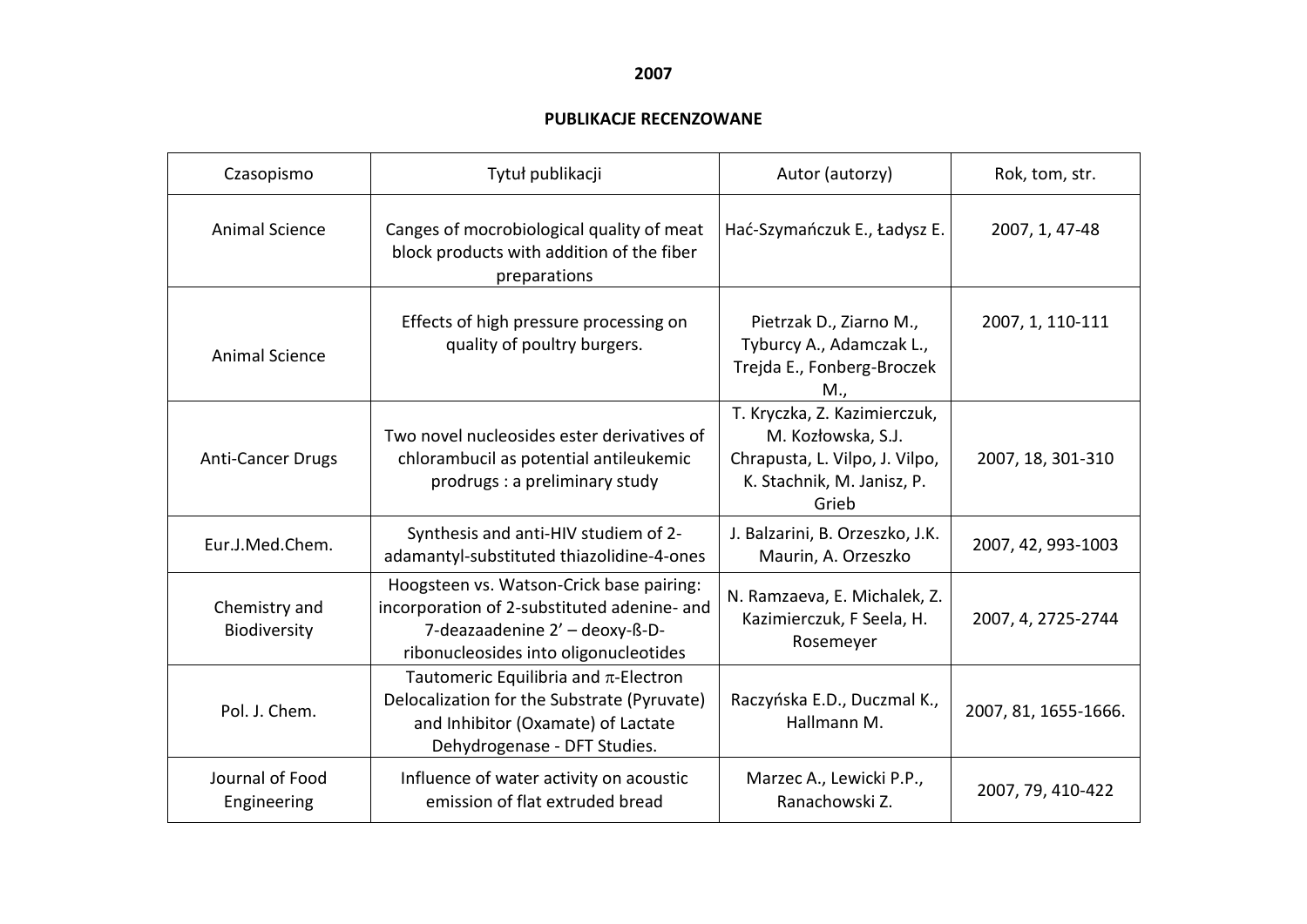| <b>Transport in Porous</b><br>Media | Kinetics of Atmospheric Freeze-drying of<br>Apple                                                                                 | Stawczyk J., Sheng Li,<br>Witrowa-Rajchert D.,<br>Fabisiak A.                                   | 2007, 66(1-2), 159-172 |
|-------------------------------------|-----------------------------------------------------------------------------------------------------------------------------------|-------------------------------------------------------------------------------------------------|------------------------|
| Eur. Food Res Technol.              | Bioactive compounds in rye flours with<br>different extraction rates                                                              | Michalska A., Ceglińska A.,<br>Zieliński H.                                                     | 2007, 225, 545-551     |
| Food Chemistry                      | Antioxidant contents and properties as<br>quality indices of rye cultivars                                                        | Zieliński H., Ceglińska A.,<br>Michalska A.                                                     | 2007, 104, 980-988     |
| J. Agric. Food Chem.                | Antioxidant contents and antioxidative<br>properties of traditional rye breads                                                    | Michalska A., Ceglińska A.,<br>Amarowicz R., Piskula M.K.,<br>Szawara-Nowak D., Zieliński<br>Η. | 2007, 55, 734-740      |
| <b>Animal Science</b>               | Effect of sex and live weight on post<br>mortem pH changes in the ostrich musculus<br>gastrocnemius pars externa                  | Adamczak L., Pietrzak D.,<br>Świątek M.                                                         | 2007, 1, 3-4           |
| <b>Animal Science</b>               | Influence of breed and RYR1 genotype on<br>TBA value of pork stored under refrigeration<br>or freezing conditions                 | Florowski T., Pisula A.,<br>Pietrzak D., Kamyczek M.                                            | 2007, 1, 43-44         |
| <b>Animal Science</b>               | The effect of plant feed additives on the<br>quality of chicken meat and fat                                                      | Pietrzak D., Mroczek J.,<br>Jankiewicz M., Florowski T.,<br>Niemiec J.                          | 2007, 1, 108-109       |
| <b>Animal Science</b>               | Effects of high pressure processing on<br>quality of poultry burgers                                                              | Pietrzak D., Ziarno M.,<br>Tyburcy A., Adamczak L.,<br>Trejda E., Fonberg-Broczek<br>M.         | 2007, 1, 110-111       |
| <b>Animal Science</b>               | Effect of sex and live weight on chemical<br>composition and fatty acid profile in ostrich<br>musculus gastrocnemius pars externa | Florowski T., Adamczak L.,<br>Grześkiewicz S.                                                   | 2007, 1, 41-42         |
| <b>Animal Science</b>               | The effect of transport and lairage on $pH_{48}$<br>of beef                                                                       | Adamczak L., Pisula A.,<br>Florowski T., Grzybowski M.                                          | 2007, 1, 5-6           |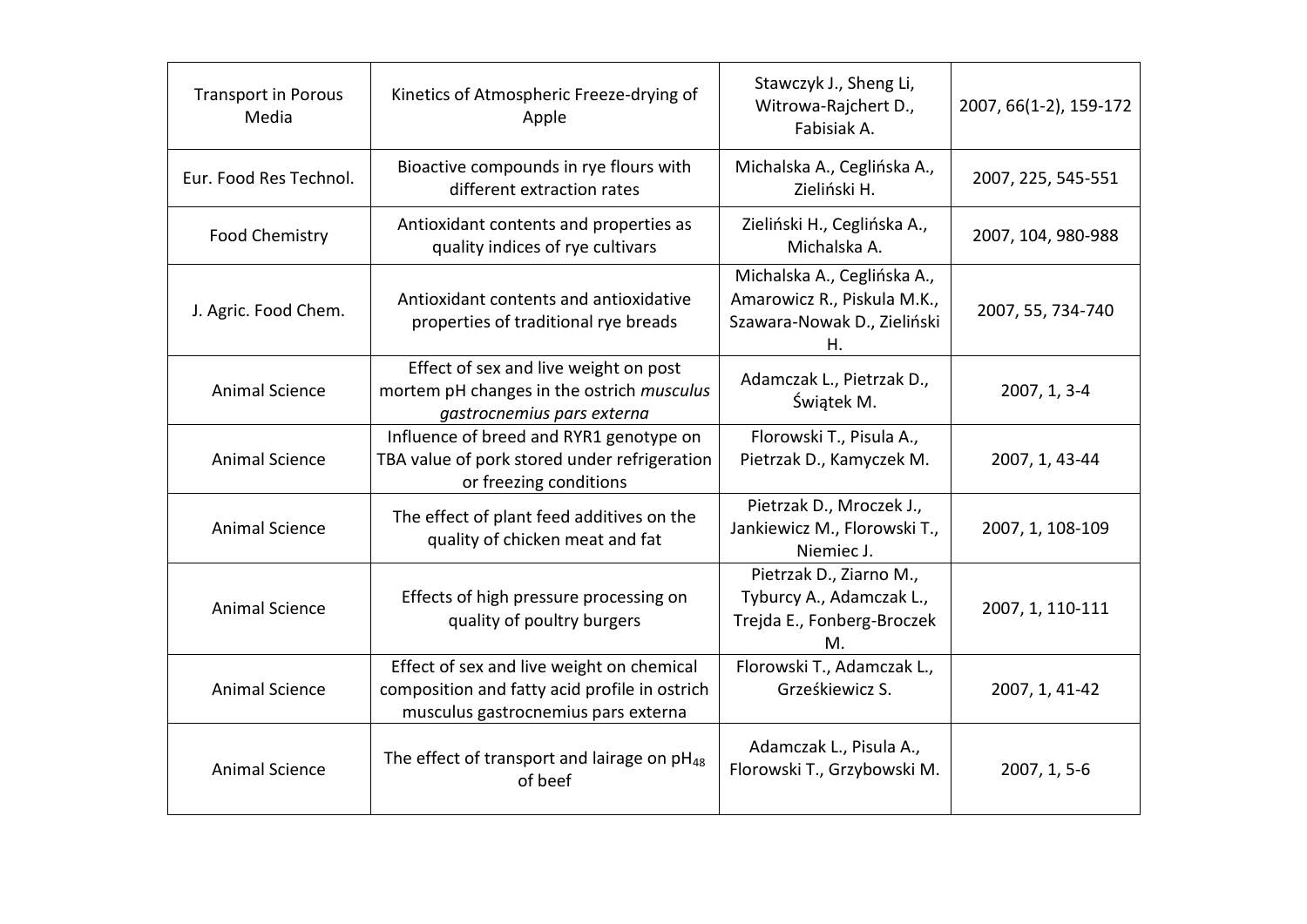| <b>Animal Science</b>     | The use of selected colouring agents in the<br>manufacture process of sterilized tinned<br>pork meat product with a lowered addition<br>of sodium nitrite                                                                    | Cegiełka A., Sałasińska D.,<br>Dasiewicz K.                                             | 2007, 1, 24-25        |
|---------------------------|------------------------------------------------------------------------------------------------------------------------------------------------------------------------------------------------------------------------------|-----------------------------------------------------------------------------------------|-----------------------|
| <b>Animal Science</b>     | The use of selected colouring agents in the<br>manufacture process of restructured<br>chicken meat ham                                                                                                                       | Cegiełka A., Krokocka K.,<br>Dasiewicz K.                                               | 2007, 1, 22-23        |
| <b>Animal Science</b>     | The use of colour measurements for<br>determining the quality of meat from cattle<br>and culled cows                                                                                                                         | Dasiewicz K., Słowiński M.,<br>Walasek A., Cegiełka A.                                  | 2007, 1, 33-34        |
| <b>Animal Science</b>     | The use of computer image analysis for pork<br>trimmings quality evaluation under<br>industrial conditions                                                                                                                   | Dasiewicz K, Pisula A.,<br>Cegiełka A.                                                  | 2007, 1, 31-32        |
| High Pressure Research    | Effect of high pressure treatment on the<br>quality of cooked pork ham prepared with<br>different levels of curing ingredients                                                                                               | Pietrzak D., Fonberg-Broczek<br>M., Mućka A., Windyga                                   | 2007, 27, (1), 27-31  |
| Medycyna<br>Weterynaryjna | Wpływ wysokiego ciśnienia<br>hydrostatycznego na jakość zapiekanych<br>pasztetów z udziałem mięsa drobiowego<br>odzyskanego mechanicznie                                                                                     | Pietrzak D., Mroczek J.,<br>Skupiński S., Hać-<br>Szymańczuk E., Fonberg-<br>Broczek M. | 2007, 63(7), 870-873  |
| Medycyna<br>Weterynaryjna | Ocena wpływu wysokiej mięsności na jakość<br>mięsa świń wolnych od genu RYR1 <sup>T</sup>                                                                                                                                    | Florowski T., Pisula A.,<br>Kamyczek M.                                                 | 2007, 63(3), 326-329  |
| Pol. J. Chem.             | Comparison of the Proton (H <sup>+</sup> ) and Alkali<br>Metal Ion (Li <sup>+</sup> , Na <sup>+</sup> and K <sup>+</sup> ) Binding<br>Affinities of pruvate and Oxamate Anions in<br>the Gas Phase. Quantum-Chemical Studies | Duczmal K., Hallmann M.,<br>Raczyñska E.D., Gal J.-F.,<br>Maria P.-C.                   | 2007, 81, 1011-1020.  |
| Int. J. Mass Spectrom.    | Gas-Phase Lithium Cation Basicity of<br>Histamine and Its Agonist $2-(\beta$ -aminoethyl)-<br>pyridine. Experimental (FT-ICR-MS) and<br>Theoretical Studies (DFT) of Chelation<br>Effect.                                    | Hallmann M., Raczyñska<br>E.D., Gal J.-F., Maria P.-C.                                  | 2007, 267, 315-323.   |
| Anal. Bioanal. Chem.      | Application of FT-ICR-MS for the study of<br>proton-transfer reactions involving                                                                                                                                             | Raczyńska E.D., Gal J.-F.,<br>Maria P.-C. Zientara K.,                                  | 2007, 389, 1365-1380. |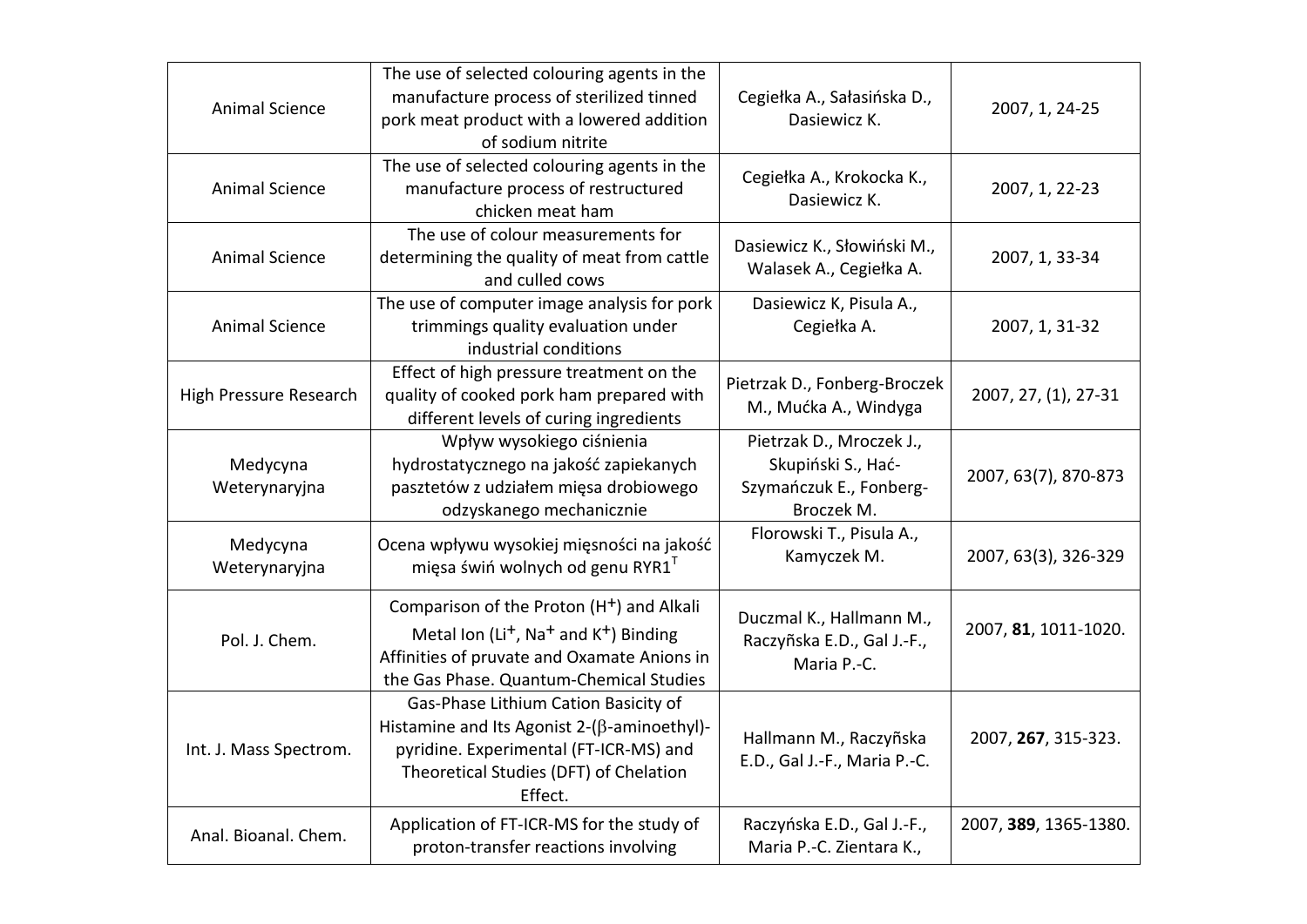|                                                   | biomolecules.                                                                                                                                                         | Szeląg M.                                                                                  |                              |
|---------------------------------------------------|-----------------------------------------------------------------------------------------------------------------------------------------------------------------------|--------------------------------------------------------------------------------------------|------------------------------|
| Medycyna<br>Weterynaryjna                         | Znaczenie bakterii z rodzaju Leuconostoc dla<br>przemysłu mleczarskiego.                                                                                              | Ziarno M.                                                                                  | 2007. 63(4), 403-407         |
| Medycyna<br>Weterynaryjna                         | Charakterystyka komercyjnych kultur<br>starterowych stosowanych w przemyśle<br>mleczarskim.                                                                           | Ziarno M.                                                                                  | 2007. 63(8), 909-913         |
| Medycyna<br>Weterynaryjna                         | Możliwość wzrostu Bacillus cereus<br>wyizolowanych z mleka i jego produktów w<br>niskiej temperaturze.                                                                | Berthold A.                                                                                | 2007, 63(4), 471.            |
| Medycyna<br>Weterynaryjna                         | Charakterystyka szczepów Bacillus cereus<br>wyizolowanych z mleka surowego i<br>środowiska jego pozyskania.                                                           | Berthold A., Pluta A., Molska<br>I.,                                                       | 2007, 63(3), 336-339         |
| Medycyna<br>Weterynaryjna                         | Szybkie metody identyfikacji<br>mikroorganizmów w żywności                                                                                                            | Bzducha A.,                                                                                | $2007, 63, 773 - 777$        |
| Polish Journal of Food<br>and Nutrition Sciences  | Survival of lactic acid bacteria in simulated<br>duodenal fluid depending on the cholesterol<br>presence.                                                             | Ziarno M.                                                                                  | 2007, 57, 4(C), 625-<br>631. |
| Polish Journal of Food<br>and Nutrition Sciences  | Influence of the sterilization process on<br>antioxidant properties of broad bean seeds                                                                               | Wołosiak R., Lewicki P.,<br>Paweł, Piecyk M., Worobiej<br>E., Drużyńska B., Majewska<br>Ε. | 2007, 57, 2(A), 201-206      |
| Polish Journal of Food<br>and Nutrition Sciences  | Influence of two probiotic Lactobacillus<br>strains on CLA content in model ripening<br>cheeses                                                                       | A.Bzducha, M.W.<br>Obiedziński,                                                            | 2007, 57, 4(A), 65-69        |
| Polish Journal of Food<br>and Nutrition Sciences  | Investigation of the applicability of SPME-<br>GC/MS technique and principal component<br>analysis in the evaluation of a volatile<br>fraction of blue-veined cheeses | Berezińska A., Bzducha A.,<br>Obiedziński M.W                                              | 2007, 57, 4(A), 7-11         |
| Polish Journal of Food<br>and Nutrition Sciences, | The analysis of the influence of<br>technological process on changes in<br>antioxidant properties of cocoa processed<br>products                                      | Kowalska J., Sidorczuk A.                                                                  | 2007, 57, 2(A), 95-99        |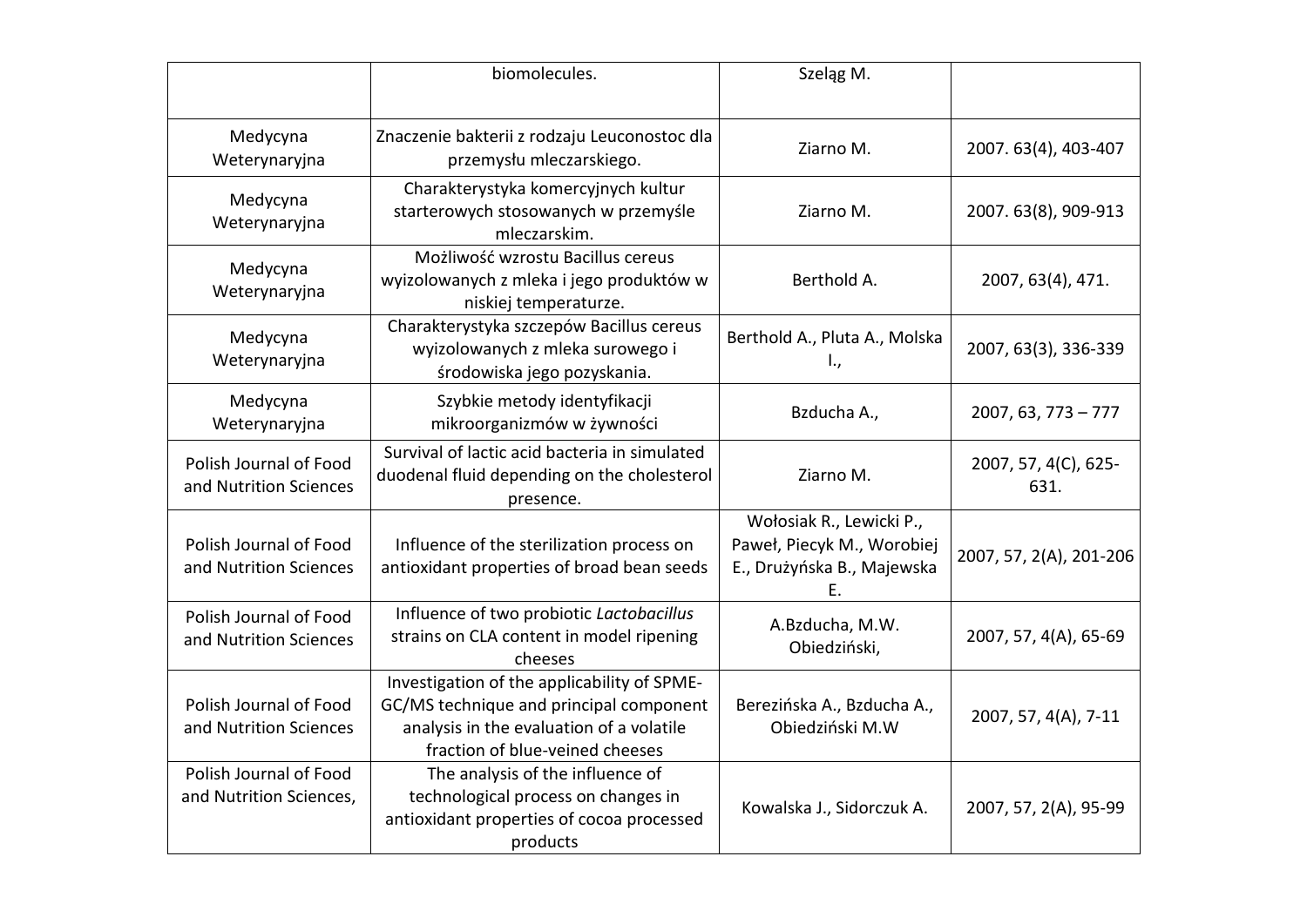| Polish Journal of Food<br>and Nutrition Sciences           | Antioxidant properties of acetone extracts<br>from selected fresh and dried spices.                                                                            | Drużyńska B.,<br>Wojda M.                                                          | 2007, 57, 2(A), 47-51       |
|------------------------------------------------------------|----------------------------------------------------------------------------------------------------------------------------------------------------------------|------------------------------------------------------------------------------------|-----------------------------|
| Polish Journal of Food<br>and Nutrition Sciences           | The influence of different freezing<br>parameters and steam-cooking on<br>antioxidant properties of green pea                                                  | Wołosiak R., Drużyńska B.,<br>Worobiej E., Piecyk M.,<br>Majewska E., Nowak D      | 2007, 57, 4(C), 613-<br>618 |
| Acta Scientiarum<br>Polonorum. Technologia<br>Alimentaria  | Investigations into magnesium biosorption<br>by waste brewery yeast Saccharomyces<br>uvarum.                                                                   | Gniewosz M., Duszkiewicz-<br>Reinhard W., Błażejak S.,<br>Sobiecka J., Zarzecka M. | 2007, 6(1), 57-67           |
| Acta Scientiarum<br>Polonorum. Technologia<br>Alimentaria  | An attempt to apply a pullulan and pullulan-<br>protein coatings to prolong apples shelf-life<br>stability                                                     | Chlebowska – Śmigiel A.,<br>Gniewosz M., Świńczak E.                               | 2007, 6(1), 49-56           |
| Acta Scientiarum<br>Polonorum. Technologia<br>Alimentaria  | Changes of the selected properties of<br>Lactobacillus plantarum ATCC 4080 during<br>storage of malt beverage                                                  | Kraszewska J., Wzorek W.                                                           | 2007, 6(1), 69-81           |
| Acta Scientiarum<br>Polonorum. Technologia<br>Alimentaria  | <b>Cholesterol Assimilation By Commercial</b><br>Yoghurt Starter Cultures.                                                                                     | Ziarno M., Sękul E., Lafraya<br>Aguado A.                                          | 2007. 6(1), 83-94           |
| Acta Scientiarum<br>Polonorum. Technologia<br>Alimentaria  | The influence of cholesterol and biomass<br>concentration on the uptake of cholesterol<br>by Lactobacillus from MRS broth.                                     | Ziarno M.                                                                          | 2007. 6(2), 29-40           |
| Acta Scientiarum<br>Polonorum. Technologia<br>Alimentaria  | 2., Application of HPLC and GC/MS to<br>quantitation of phenylalanine in chosen<br>kinds of food for particular nutritional uses.                              | M. Piecyk, A. Śrama, A.<br>Bzducha, M.W. Obiedziński,                              | 2007, 6(2), str. 5-18       |
| Acta Scientiarum<br>Polonorum. Technologia<br>Alimentaria  | The influence of time and type of solvent on<br>efficiency of the extraction of polyphenols<br>from green tea and antioxidant properties<br>obtained extracts. | Drużyńska B., Stępniewska<br>A., Wołosiak R.                                       | 2007, 6(1), 27-36           |
| Acta Scientiarum<br>Polonorum. Technologia<br>Alimentaria  | Canned fish products contamination by<br>polycyclic aromatic hydrocarbons.                                                                                     | Ciecierska M., Obiedziński<br>M.,                                                  | 2007, 6(2), 19-28.          |
| Acta Scientiarum<br>Polonorum. Technologia<br>Alimentaria, | Influence of smoking process on polycyclic<br>aromatic hydrocarbons' content in meat<br>products.                                                              | Ciecierska M., Obiedziński<br>M.                                                   | 2007, 6(4), 17-28           |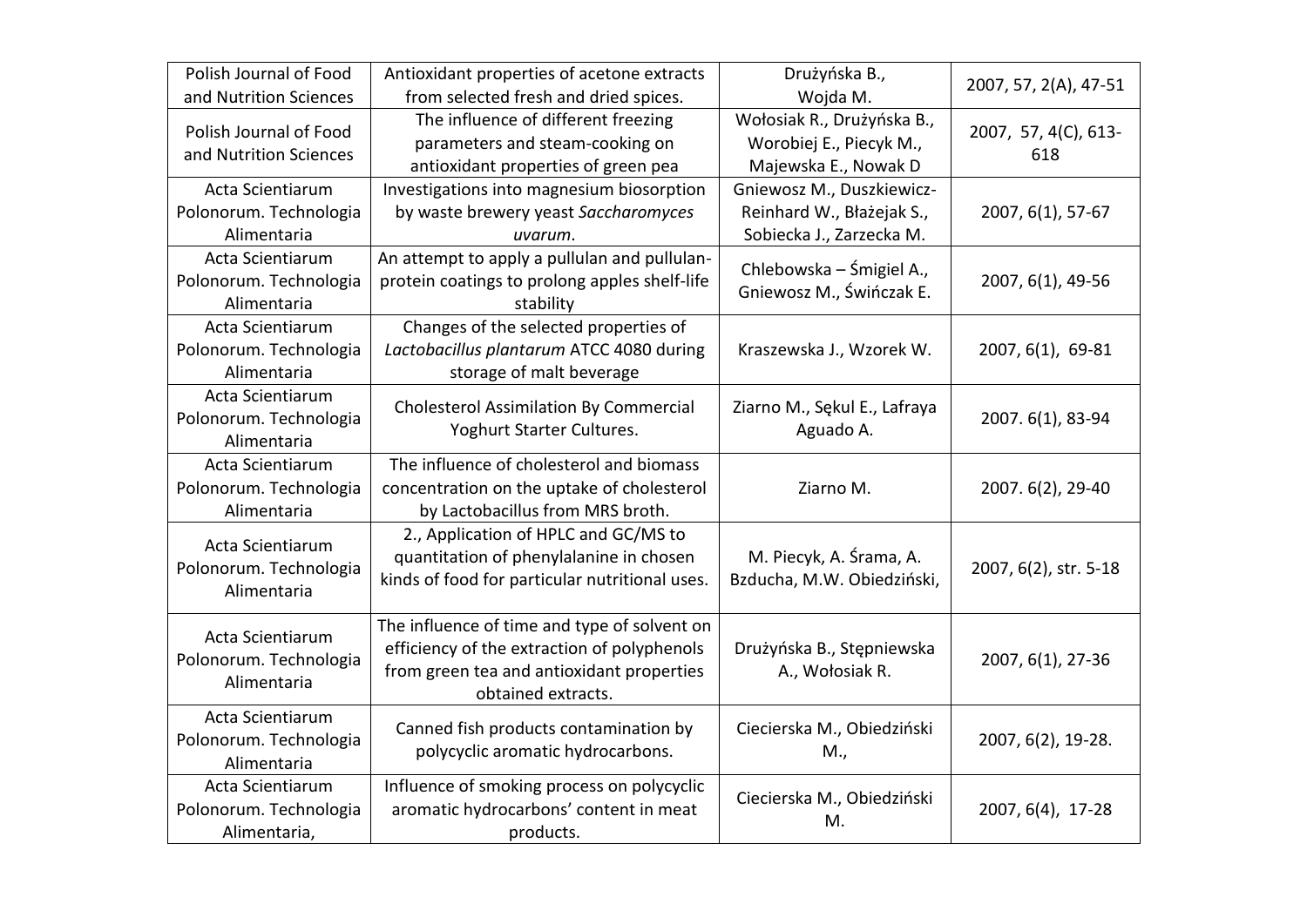| Polish Journal of Food<br>and Nutrition Sciences | Kinetics of water vapor sorption by selected<br>ingredients of muesli-type mixtures                                                  | Gondek E., Lewicki P.P.                   | 2007, 57(3), 23-27    |
|--------------------------------------------------|--------------------------------------------------------------------------------------------------------------------------------------|-------------------------------------------|-----------------------|
| Polish Journal of Food<br>and Nutrition Science  | The influence of spray drying parameters on<br>rosemary aroma microcapsulation process                                               | Janiszewska E.,<br>Witrowa-Rajchert D     | 2007, 57(3A), 41-43   |
| Polish Journal of Food<br>and Nutrition Science  | Sorption properties of osmotically-<br>dehydrated and freeze-dried strawberries                                                      | Janowicz M., Lenart A.,<br>Idzikowska W.  | 2007, 57(1), 69-76    |
| Polish Journal of Food<br>and Nutrition Science  | Effect of the filling on water content and<br>activity in multi-layer short dough biscuitts                                          | Janowicz M., Lenart A.,<br>Sikora K.      | 2007, 57(3A), 45-50   |
| Polish Journal of Food<br>and Nutrition Sciences | Kinetics of water vapour adsorption and<br>caking of whey powder                                                                     | Domian E., Włodarska M.                   | 2007, 57(3A), 7-10    |
| Polish Journal of Food<br>and Nutrition Sciences | Edible coatings - formation, characteristics<br>and $use - a$ review                                                                 | Kokoszka S., Lenart A.                    | 2007, 57(4), 399-405  |
| Polish Journal of Food<br>and Nutrition Sciences | The influence of microwave heating on mass<br>transfer during osmotic dehydration of<br>apples                                       | Kowalska H., Belka M.,<br>Lenart A.       | 2007, 57(4B), 317-323 |
| Polish Journal of Food<br>and Nutrition Sciences | Structure analysis of selected cereal<br>products in the aspect of their acoustic<br>properties                                      | Marzec A., Ziółkowski T.                  | 2007, 57(3A), 89-93   |
| Polish Journal of Food<br>and Nutrition Sciences | Cohesive properties of model powdered<br>formulas for children                                                                       | Poszytek K., Lenart A.                    | 2007, 2(57), 115-118  |
| Polish Journal of Food<br>and Nutrition Sciences | Temperature changes during vacuum drying<br>of defrosted and osmotically dehydrated<br>strawberries.                                 | Piotrowski D., Lenart A.,<br>Borkowska O. | 2007, 57(2A), 141-146 |
| Polish Journal of Food<br>and Nutrition Sciences | Influence of trans unsaturated fatty acids<br>content on chemical changes in the<br>shortening during baking and storage of<br>cakes | Żbikowska A., Kowalska M.                 | 2007, 57(4), 451-455  |
| Acta Scientiarum<br>Polonorum. Technologia       | The effect of proteolytic activity on the<br>technological value of wheat flour from pre-                                            | Dojczew D., Sobczyk M.                    | 2007, 6(4), 45-53     |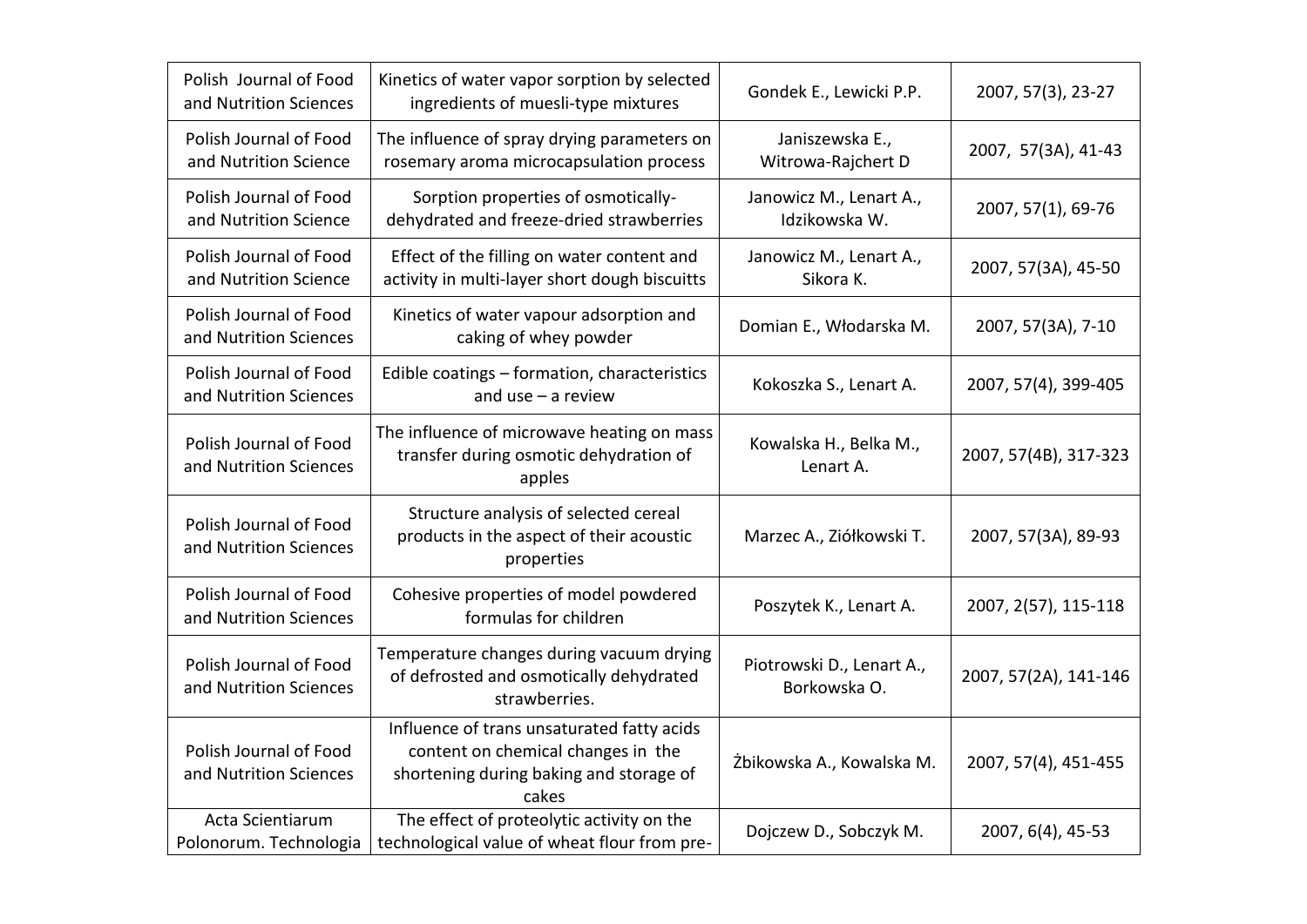| Alimentaria                                                  | harvest sprouted grain                                                                                                                                                      |                                |                         |
|--------------------------------------------------------------|-----------------------------------------------------------------------------------------------------------------------------------------------------------------------------|--------------------------------|-------------------------|
| Acta Scientiarum<br>Polonorum. Technologia<br>Alimentaria    | The changes of antioxidant properties in<br>highbush blueberries (Vaccinium<br>corymbosum L.) during freezing and<br>long-term frozen storage                               | Ścibisz I., Mitek M.           | 2007, 6 (4), 75-82      |
| Electronic Journal of<br>Polish Agricultural<br>Universities | Antioxidant properties of highbush<br>blueberry fruit cultivars                                                                                                             | Ścibisz I., Mitek M.           | 2007, 10, 4, #34        |
| Przemysł Spożywczy                                           | Mleczne produkty fermentowane a poziom<br>cholesterolu.                                                                                                                     | Ziarno M., Zając A.            | 2007, 61(3), 44-46      |
| Przemysł Spożywczy                                           | Substancje dodatkowe stosowane w<br>serowarstwie.                                                                                                                           | Ziarno M., Zaręba D.,          | 2007, 61(10), 34-38     |
| Przemysł Spożywczy                                           | Osiągnięcia technologii molekularnych<br>stosowane w analizie żywności.                                                                                                     | Ziarno M.                      | 2007, 61(11), 33-35     |
| Przemysł Spożywczy                                           | Escherichia coli w produktach spożywczych.                                                                                                                                  | Molska I.                      | 2007, 61(10), 46, 48-50 |
| Przemysł Spożywczy                                           | Znaczenie bakterii z rodziny<br>Enterobacteriaceae w produktach<br>spożywczych.                                                                                             | Molska I.                      | 2007, 61(3), 30-32      |
| Żywność Nauka<br>Technologia Jakość                          | Wpływ dodatku soli magnezu i wapnia do<br>wysokocukrowych nastawów na proces<br>fermentacji winiarskiej i przyrost biomasy<br>drożdży,                                      | Bonin S., Ślusarska M.         | 2007, 4(53), 109-119    |
| Żywność Nauka<br>Technologia Jakość                          | Badania nad zdolnością wybranych kultur<br>starterowych bakterii mlekowych do<br>przeżywania w modelowym soku<br>żołądkowym oraz wiązania cholesterolu w<br>tych warunkach. | Ziarno M., Margol B.           | 2007, 6(55),            |
| Żywność Nauka<br>Technologia Jakość                          | Badania nad wiązaniem cholesterolu przez<br>bakterie jogurtowe w modelowym soku<br>jelitowym.,                                                                              | Ziarno M., Bartosz P.          | 2007, 4(53), 126-138    |
| Żywność Nauka                                                | Profile związków lotnych wybranych<br>miodów pszczelich                                                                                                                     | Majewska E., Delmanowicz<br>А. | 2007, 5(54), 245-257    |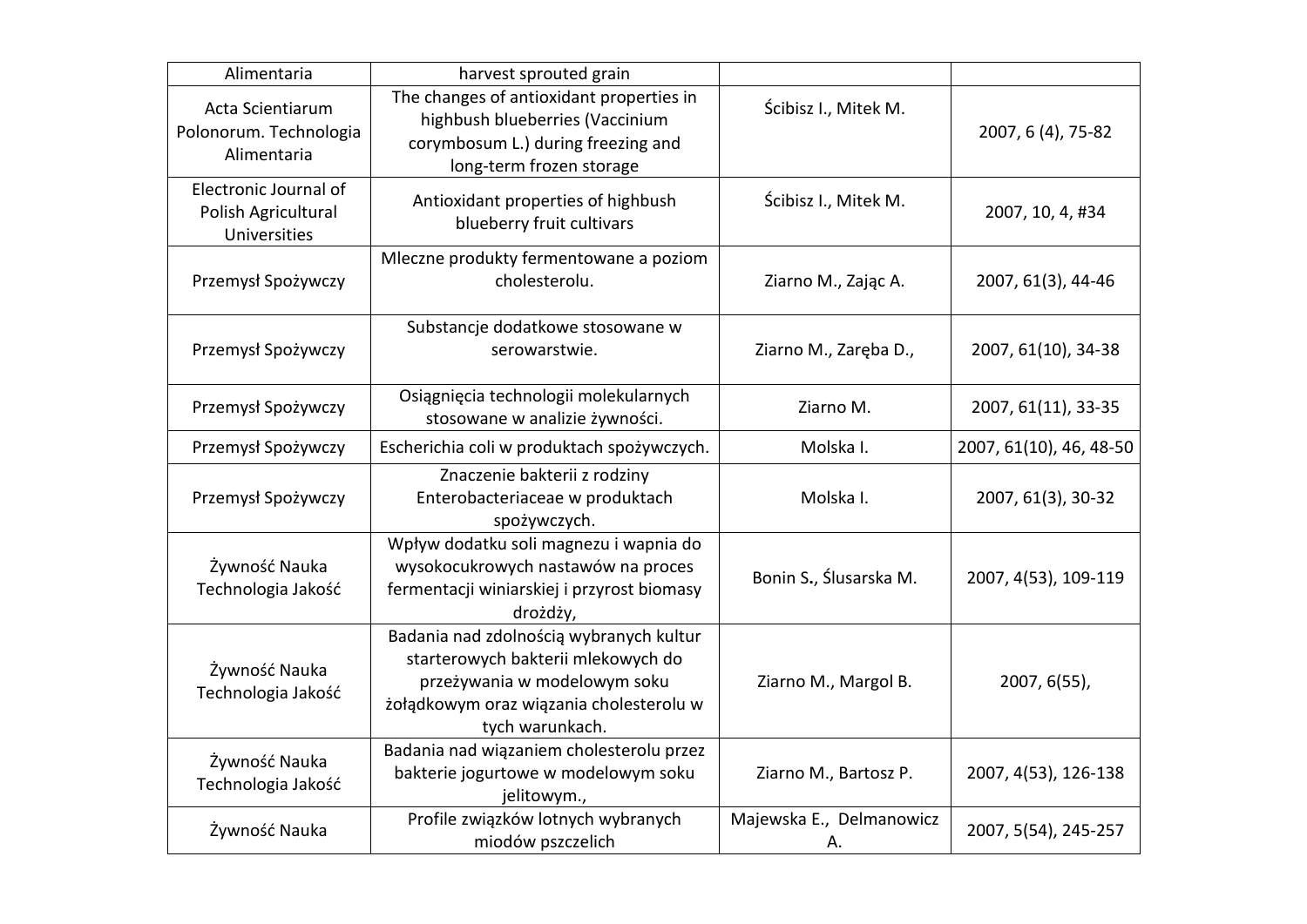| Technologia Jakość                      |                                                                                                                                                                           |                                                                       |                          |
|-----------------------------------------|---------------------------------------------------------------------------------------------------------------------------------------------------------------------------|-----------------------------------------------------------------------|--------------------------|
| Żywność Nauka<br>Technologia Jakość     | Liczebność pałeczek z rodzaju Lactobacillus i<br>Bifidobacterium oraz ich wpływ na<br>zawartość skoniugowanego kwasu<br>linolowego w modelowych serach<br>dojrzewających, | Bzducha A., Obiedziński M.                                            | 2007, 5(54), 299-309     |
| Żywność. Nauka.<br>Technologia. Jakość  | Wpływ Bifidobacterium lactis na udział<br>kwasu linolowego o wiązaniach sprzężonych<br>w tłuszczu modelowych serów<br>dojrzewających.                                     | Bzducha A., Obiedziński M.                                            | $2007, 6(55)$ ,          |
| Żywność. Nauka.<br>Technologia. Jakość  | Technika SPME jako użyteczne narzędzie do<br>konstruowania aromagramów serów z<br>przerostem pleśni.                                                                      | Berezińska A., Obiedziński<br>M.                                      | 2007, 6(55),             |
| Żywność. Nauka.<br>Technologia. Jakość. | Charakterystyka aromatu i właściwości<br>przeciwutleniających wybranych naparów<br>używek i ziół.                                                                         | Wołosiak R.,<br>Rudny M.,<br>Skrobek E., Worobiej E.,<br>Drużyńska B. | 2007, 3(52), 109-118     |
| Żywność. Nauka.<br>Technologia. Jakość  | Właściwości przeciwutleniające polifenoli<br>zawartych w okrywie nasiennej nasion<br>bobu.                                                                                | Drużyńska B., Jeżak A.                                                | 2007, 5(54), 111-119     |
| Żywność. Nauka.<br>Technologia. Jakość  | Porównanie oznaczania zawartości katechin<br>w liściach zielonej i czarnej herbaty metodą<br>wanilinową i metodą HPLC.                                                    | Krawczyk P., Drużyńska B.                                             | 2007, 5(54), 258-264     |
| Żywność. Nauka.<br>Technologia. Jakość  | Modelowe badania nad utlenianiem steroli.                                                                                                                                 | Derewiaka D., Obiedziński<br>M.                                       | 2007, 5(54), 335-343     |
| Żywność. Nauka.<br>Technologia. Jakość  | Wpływ modyfikacji hydrotermicznej na<br>właściwości skrobi wyizolowanej z<br>wybranych nasion roślin strączkowych.                                                        | Piecyk M., Walicka R.                                                 | 2007, 5(54), 31-40.      |
| Żywność. Nauka.<br>Technologia. Jakość  | Zanieczyszczenie herbat<br>wielopierścieniowymi węglowodorami<br>aromatycznymi.                                                                                           | Ciecierska M., Obiedziński<br>M., Albin M.,                           | 2007, 5(54), 265-271     |
| Żywność. Nauka.                         | Badania nad bioaktywnymi glukozynolnami                                                                                                                                   | Sosińska E., Obiedziński M.                                           | $2007, 5(54), 127 - 134$ |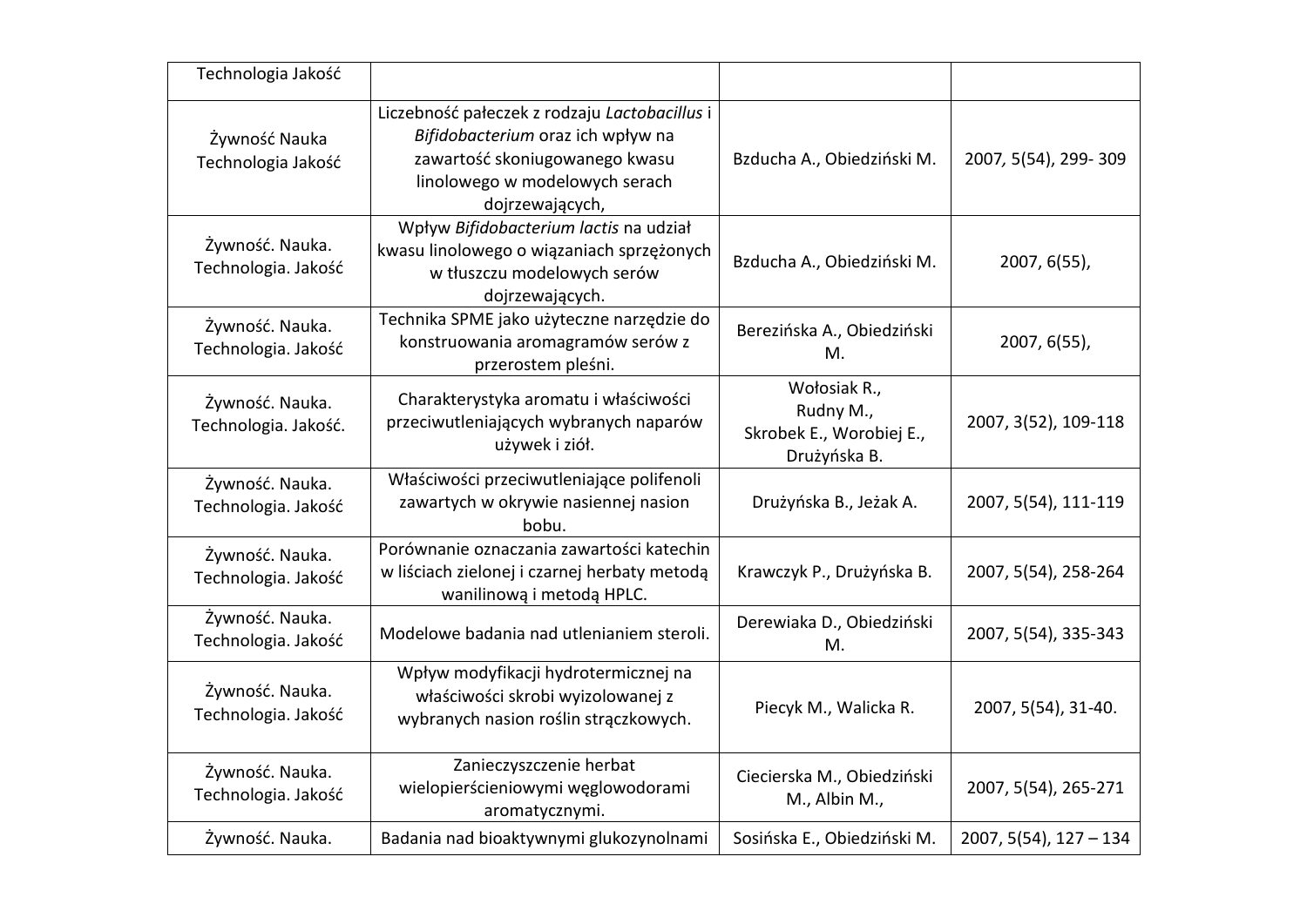| Technologia. Jakość                                 | w wybranych odmianach warzyw<br>krzyżowych techniką HPLC                                                                        |                                                                    |                                                     |
|-----------------------------------------------------|---------------------------------------------------------------------------------------------------------------------------------|--------------------------------------------------------------------|-----------------------------------------------------|
| Acta Agrophisica                                    | Dobór parametrów równań kinetyki<br>adsorpcji pary wodnej przez kakao instant i<br>jego składniki w postaci sypkiej             | Ostrowska - Ligeza E., Lenart<br>А.                                | 2007, 9(3), 719 - 731                               |
| Amer. J. Food Technol.                              | Modification of Beef Tallow Stearin by<br>Chemical and Enzymatic Interesterificaction<br>with Rapeseed Oil                      | M.Kowalska, W.Bekas,<br>D.Kowalska, M.Łobacz,<br><b>B.Kowalski</b> | 2007, 2(6), 521-528.                                |
| Acta Agrophysica                                    | Wpływ techniki suszenia oraz warunków<br>przechowywania na właściwości<br>rekonstytucyjne i higroskopijne suszu<br>jabłkowego   | Rząca M., Witrowa-Rajchert<br>D.                                   | 2007, 147, 9(2), 471-<br>480                        |
| Acta Agrophysica                                    | Wpływ techniki suszenia na właściwości<br>optyczne suszu jabłkowego                                                             | Rząca M., Witrowa-Rajchert<br>D.                                   | 2007, 152, 10(2), 445-<br>453                       |
| Acta Agrophysica                                    | Influence of water activity on texture of<br>corn flakes                                                                        | Lewicki P.P., Marzec A.,<br>Kuropatwa M.                           | 2007, 146, 9(1), 79-90                              |
| Acta Agrophysica                                    | Enhancement of thermal stability of<br>Aspergillus oryzae alpha-amylase using<br>stabilizing additives                          | Samborska K.                                                       | 2007, 9(1), 233-244                                 |
| Annual Review of<br><b>Agricultural Engineering</b> | The influence of osmotic dehydration on<br>drying and colour of dried blackcurrants                                             | Piotrowski D., Lenart A.,<br>Pomarańska-Łazuka W.                  | 2006, 5(1), 67-74<br>(nie uwzględnione w<br>2006r.  |
| Annual Review of<br><b>Agricultural Engineering</b> | The influence of pre-treatment on drying<br>kinetics and shrinkage of prunes dried in<br>constant and variable air temperatures | Piotrowski D., Skrzyszewska<br>Ε.                                  | 2006, 5(1), 59-66<br>(nie uwzględnione w<br>2006r.) |
| Inżynieria Rolnicza                                 | Wpływ rodzaju substancji osmotycznej na<br>adsorpcję pary wodnej przez liofilizowane<br>truskawki                               | Ciurzyńska A., Lenart A.                                           | 2007, 5(93), 53-62                                  |
| Inżynieria Rolnicza                                 | Sensoryczna ocena tekstury pieczywa<br>chrupkiego o zróżnicowanej aktywności                                                    | Gondek E., Marzec A.                                               | 2007, 5 (93), s. 169-<br>178                        |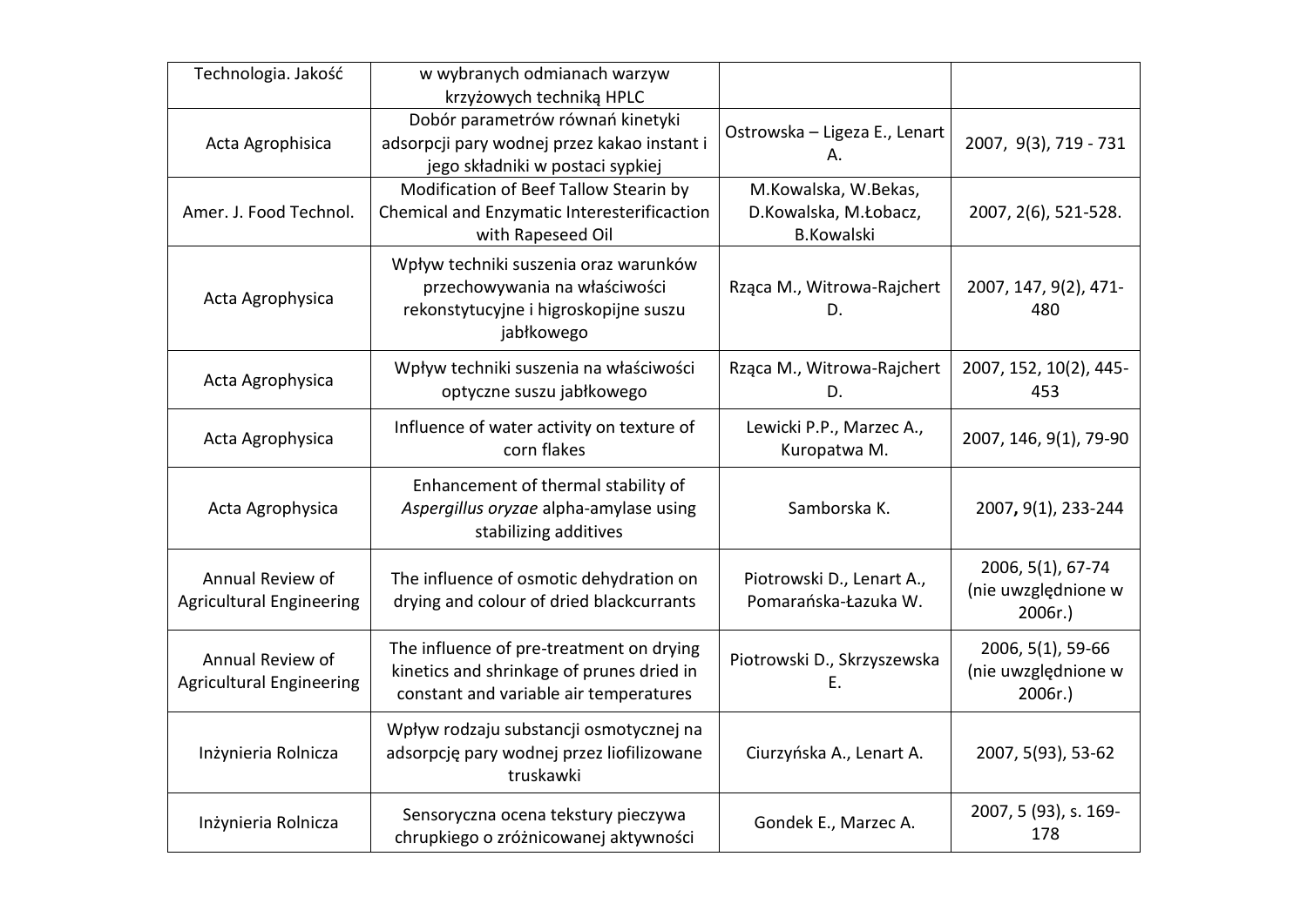|                                                 | wody                                                                                        |                                           |                         |
|-------------------------------------------------|---------------------------------------------------------------------------------------------|-------------------------------------------|-------------------------|
| Inżynieria Rolnicza                             | Właściwości mechaniczne porowatych żeli<br>agarowych                                        | Jakubczyk E., Kamińska A.                 | 2007, 5(93), 195-203    |
| Inżynieria Rolnicza                             | Wpływ szybkości i metody niszczenia<br>wybranych ciastek na jakość emitowanego<br>dźwięku   | Marzec A., Lewicki P. P.,<br>Jakubczyk E. | 2007, 5(93), 285-294    |
| Inżynieria Rolnicza                             | Ocena przydatności wybranych odmian<br>jabłek do odwadniania osmotycznego                   | Kowalska H., Lenart A.,<br>Krzywda M.     | 2007, 5(93), 247-254    |
| Inżynieria Rolnicza                             | Odwadnianie osmotyczne marchwi w<br>obecności chlorku wapnia                                | Kowalska H., Lenart A.                    | 2007, 5(93), 237-246    |
| Inżynieria Rolnicza                             | Adsorpcja pary wodnej przez ciastka<br>biszkoptowe wielowarstwowe                           | Janowicz M., Lenart A.<br>Sikora K.       | 2007, 5(93), 45-54      |
| Inżynieria Rolnicza                             | Wpływ surowca i sposobu prowadzenia<br>procesu na właściwości fizyczne<br>otrzymanego suszu | Nowak D., Krzywoszyński P.                | 2007, 5(93), 305-312    |
| Inżynieria Rolnicza                             | Wpływ aglomeracji na właściwości płynięcia<br>sproszkowanych odżywek dla dzieci             | Poszytek K., Lenart A                     | 2007, 5(93), 339-348    |
| Postępy Techniki<br>Przetwórstwa<br>Spożywczego | Mikrokapsulacja aromatu rozmarynowego<br>podczas suszenia rozpyłowego                       | Janiszewska E.,<br>Witrowa-Rajchert D.    | 2007, 17(2), 33-36      |
| Postępy Techniki<br>Przetwórstwa<br>Spożywczego | Właściwości cieplne i reologiczne żółtka jaja<br>kurzego z dodatkiem soli kuchennej         | Sitkiewicz I., Pałacha Z.                 | 2007, 17/30(1), 28 - 31 |
| Postępy Techniki<br>Przetwórstwa<br>Spożywczego | Pestki owoców jako cenny surowiec wtórny<br>przemysłu spożywczego                           | Kowalczyk R., Piwnicki Ł.                 | 2007, 17/31(2), 62 - 65 |
| Postępy Techniki<br>Przetwórstwa                | Charakterystyka wybranych właściwości<br>fizycznych powłok jadalnych                        | Kokoszka S., Lenart A.                    | 2007, 17(1), 47-51      |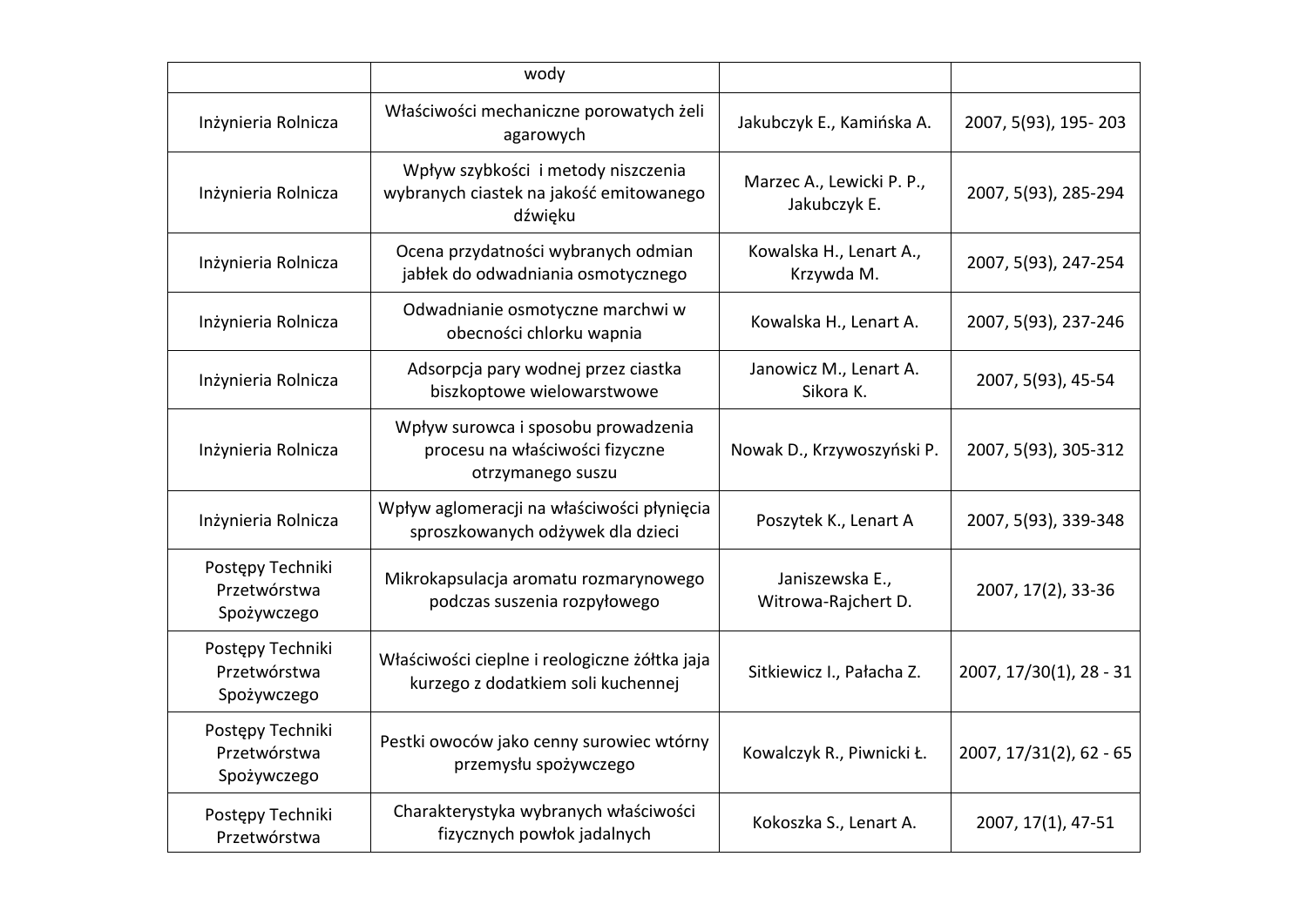| Spożywczego                                                                  |                                                                                                                                                |                                              |                      |
|------------------------------------------------------------------------------|------------------------------------------------------------------------------------------------------------------------------------------------|----------------------------------------------|----------------------|
| Postępy Techniki<br>Przetwórstwa<br>Spożywczego                              | Wpływ zastosowania obróbki<br>enzymatycznej miazgi marchwiowej na<br>wydajność i jakość otrzymanego soku                                       | Nowak D., Tempczyk A.                        | 2007, 17(1), 20-24   |
| Postępy Techniki<br>Przetwórstwa<br>Spożywczego                              | Wpływ sposobu przygotowania surowca do<br>procesu suszenia na zawartość czerwonych<br>barwników betalainowych w suszach z<br>buraka czerwonego | Nowak D., Syta M.                            | 2007, 17(2), 15-18   |
| Przemysł Spożywczy                                                           | Suszenie żywności w niskich temperaturach                                                                                                      | Rząca M., Witrowa-Rajchert<br>D.             | 2007, 61(4), 30-35   |
| Przemysł Spożywczy                                                           | Karotenoidy i ich funkcje biologiczne                                                                                                          | Szterk, A., Lewicki, P.P.                    | 2007, 61(7), 32-34   |
| Przemysł Spożywczy                                                           | Uzdatnianie wody do zasilania kotłów<br>parowych                                                                                               | Kowalczyk R.                                 | 2007, 61(11), 15-18  |
| Przemysł Spożywczy                                                           | Nanotechnologia w technologii żywności                                                                                                         | Jakubczyk E.                                 | 2007, 66(4), 16-22   |
| Roczniki Naukowe<br>Stowarzyszenia<br>Ekonomistów Rolnictwa<br>i Agrobiznesu | Znaczenie marki w kształtowaniu rynku<br>mleka spożywczego w Polsce                                                                            | Łaba S.                                      | 2007, IX(4), 114-117 |
| Żywność. Nauka.<br>Technologia. Jakość                                       | Badanie stabilności β-karotenu na<br>nośnikach stałych                                                                                         | Szterk A., Lewicki P.P.                      | 2007, 5(54), 171-183 |
| Żywność. Nauka.<br>Technologia. Jakość                                       | Wpływ parametrów suszenia konwekcyjno-<br>mikrofalowego na aktywność<br>przeciwrodnikową jabłek                                                | Rząca M., Witrowa-Rajchert<br>D.             | 2007, 5(54), 220-228 |
| Żywność. Nauka.<br>Technologia. Jakość                                       | Badanie procesu czerstwienia pieczywa<br>metodą emisji akustycznej                                                                             | Marzec, A., Lewicki, P.P.,<br>Pietrowska, A. | 2007, 14(2), 72-79   |
| Żywność. Nauka.<br>Technologia. Jakość                                       | Wpływ aglomeracji na właściwości<br>użytkowe sproszkowanych modelowych                                                                         | Szulc K., Lenart A.                          | 2007, 5(54), 310-318 |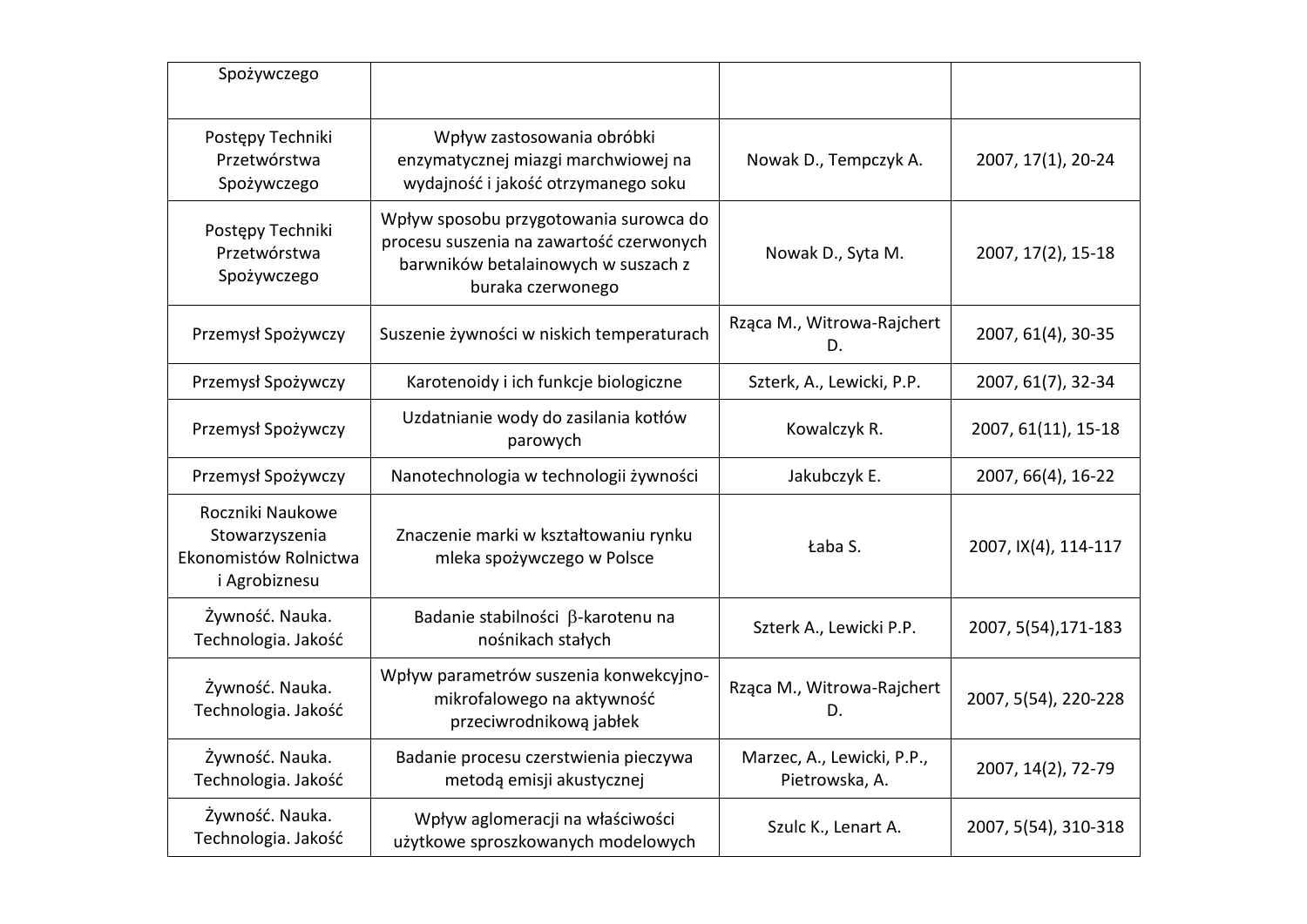|                                        | odżywek dla dzieci                                                                                                                                                             |                                                 |                        |
|----------------------------------------|--------------------------------------------------------------------------------------------------------------------------------------------------------------------------------|-------------------------------------------------|------------------------|
| Żywność. Nauka.<br>Technologia. Jakość | Wybrane właściwości fizyczne powłok<br>serwatkowych                                                                                                                            | Kokoszka S., Lenart A.                          | 2007, 5(54), 319-326   |
| Żywność. Nauka.<br>Technologia. Jakość | Odwadnianie osmotyczne jabłek w<br>roztworze sacharozy i kwasu askorbinowego                                                                                                   | Kowalska H., Jadczak S.                         | 2007, 3(52) 119-127    |
| <b>Biuletyn IHAR</b>                   | Wpływ poziomu nawożenia azotem na<br>plonowanie i wartość technologiczną ziarna<br>pszenicy jarej                                                                              | Cacak-Pietrzak G., Sułek A.                     | 2007, 245, 47-55       |
| Chłodnictwo                            | Wpływ kwasu askorbinowego i ekstraktów<br>wodnych z tymianku na zmiany wskaźnika<br>TBA i barwy modelowych pieczeni<br>wieprzowych podczas ich przechowywania<br>chłodniczego. | Tyburcy A., Skup D.,<br>Rozbicki P.             | 2007, 42(3), 52-55     |
| Przemysł Spożywczy                     | Hydrokoloidy we współczesnej produkcji<br>żywności                                                                                                                             | Dłużewska E., Krygier K.                        | 2007, 61(5), 12-16     |
| Przemysł Spożywczy                     | Inulina jako zamiennik tłuszczu w<br>produktach spożywczych                                                                                                                    | Florowska A., Krygier K.                        | 2007, 61(5), 18-19     |
| Przemysł Spożywczy                     | Projekt Functional Food Network                                                                                                                                                | Florowska A., Krygier K.                        | 2007, 61(12), 44       |
| Przemysł Spożywczy                     | Higiena produkcji bezalkoholowych napojów<br>orzeźwiających. Mycie i dezynfekcja linii<br>technologicznych                                                                     | Gasik A., Mitek M.                              | 2007, 61(2), 14-17, 23 |
| Przemysł Spożywczy                     | Syntetyczne barwniki organiczne w<br>technologii żywności                                                                                                                      | Gasik A., Mitek M.                              | 2007, 61(8), 48-53     |
| Przemysł Spożywczy                     | Polifenole w żywności. Właściwości<br>przeciwutleniające                                                                                                                       | Mitek M., Gasik A.                              | 2007, 61(9), 36-39, 44 |
| Rocznik PZH                            | Jakość wybranych olejów roślinnych<br>dostępnych na polskim rynku                                                                                                              | Rutkowska J., Żbikowska A.                      | 2007, 58(3), 515-524   |
| Zeszyty Problemowe<br>Postępów Nauk    | Ocena translokacyjnych rodów żyta ozimego<br>pod względem ich przydatności do wypieku                                                                                          | Ceglińska A., Gruszecka D.,<br>Grądzielewska A. | 2007, 517(2), 811-818  |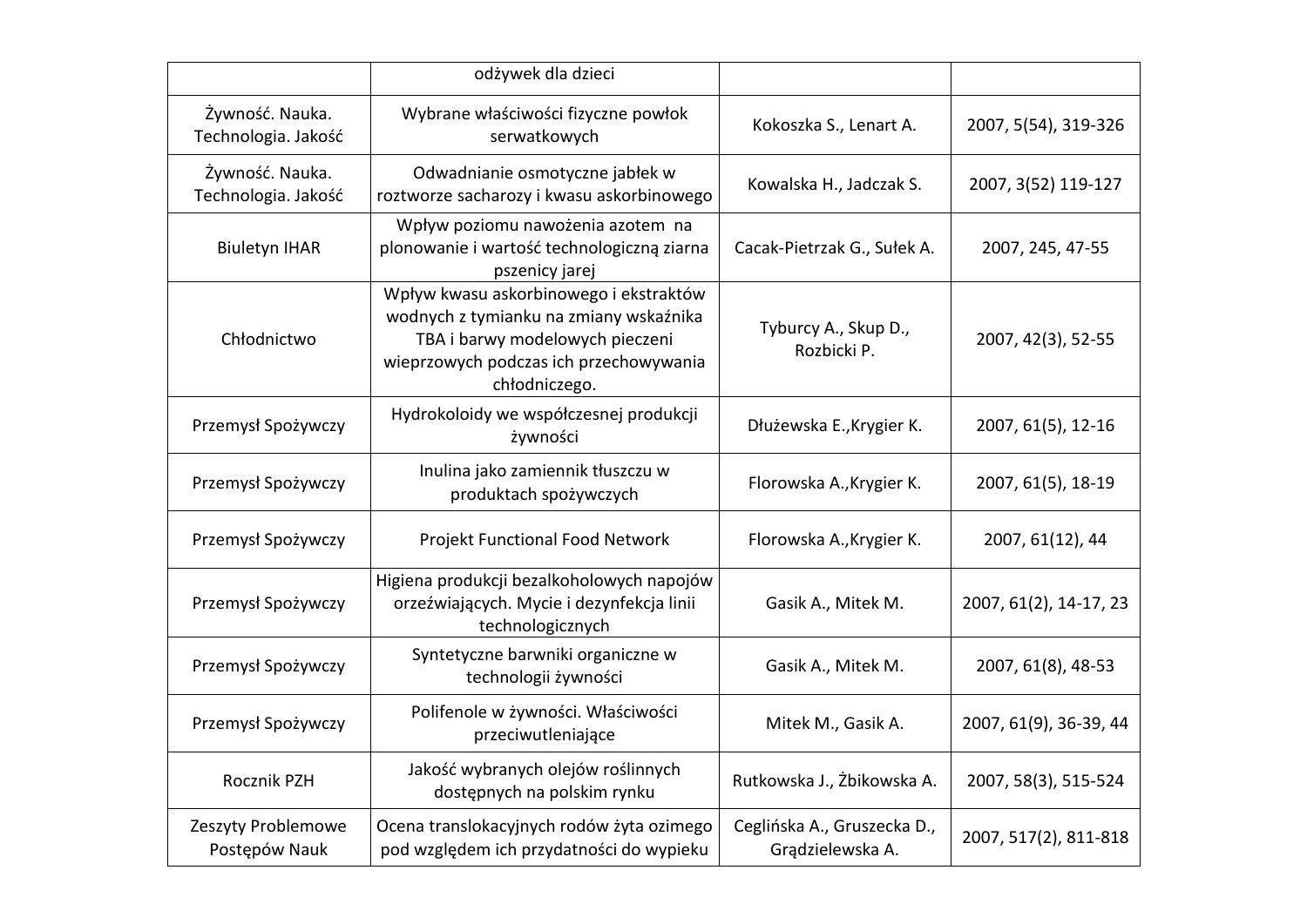| Rolniczych                              | chleba                                                                                                                                                    |                                                                        |                      |  |
|-----------------------------------------|-----------------------------------------------------------------------------------------------------------------------------------------------------------|------------------------------------------------------------------------|----------------------|--|
| Żywność. Nauka.<br>Technologia. Jakość. | Modyfikacje składu emulsyjnych powłok<br>ochronnych na osłonki kiełbas suszonych.                                                                         | Tyburcy A., Trzepanowski R.,<br>Cegiełka A.                            | 2007, 14(2), 17-28   |  |
| Żywność Nauka<br>Technologia Jakość     | Wpływ dodatku różnych form błonników na<br>jakość wybranych wyrobów ciastkarskich                                                                         | Ceglińska A., Cacak-Pietrzak<br>G., Dojczew D., Haber T.,<br>Szulim M. | 2007, 14(2), 80-90   |  |
| Żywność Nauka<br>Technologia Jakość     | Porównanie oznaczania zawartości katechin<br>w liściach zielonej i czarnej herbaty metodą<br>wanilinową i metodą HPLC                                     | Krawczyk P., Drużyńska B.                                              | 2007, 5(54), 258-264 |  |
| Żywność Nauka<br>Technologia Jakość     | Stabilność i jakość bez-cholesterolowych<br>niskotłuszczowych emulsji majonezowych z<br>inulina                                                           | Jędrzejkiewicz K., Florowska<br>А.                                     | 2007, 5(54), 344-357 |  |
| Żywność Nauka<br>Technologia Jakość     | Zmiany wybranych wyróżników<br>jakościowych podczas przechowywania<br>soków odtwarzanych z koncentratów                                                   | Kalisz S., Wolniak M.                                                  | 2007, 5(54), 201-210 |  |
| Żywność Nauka<br>Technologia Jakość     | Wpływ dodatku nektaru z dzikiej róży na<br>właściwości przeciwutleniające i zawartość<br>składników bioaktywnych w mieszanych<br>sokach różano-jabłkowych | Kalisz S., Mitek M.                                                    | 2007, 5(54), 192-200 |  |
| Żywność Nauka<br>Technologia Jakość     | Wpływ dodatku pektyn wysoko<br>metylowanych na zawartość składników o<br>właściwościach przeciwutleniających w<br>sokach truskawkowych                    | Kalisz S., Mitek M., Nowicka<br>M.                                     | 2007, 2(51), 145-154 |  |
| Żywność Nauka<br>Technologia Jakość     | Wpływ procesu odwadniania osmotycznego<br>na zawartość polifenoli w suszach<br>gruszkowych (Pyrus communis i Pyrus<br>pyrifolia)                          | Kopera M., Mitek M.                                                    | 2007, 5(54), 211-219 |  |
| Żywność Nauka<br>Technologia Jakość     | Wpływ przechowywania nowych odmian<br>dyni olbrzymiej (Cucurbita maxima) na<br>wybrane<br>Parametry składu chemicznego                                    | Niewczas J., Mitek M.                                                  | 2007, 5(54), 153-162 |  |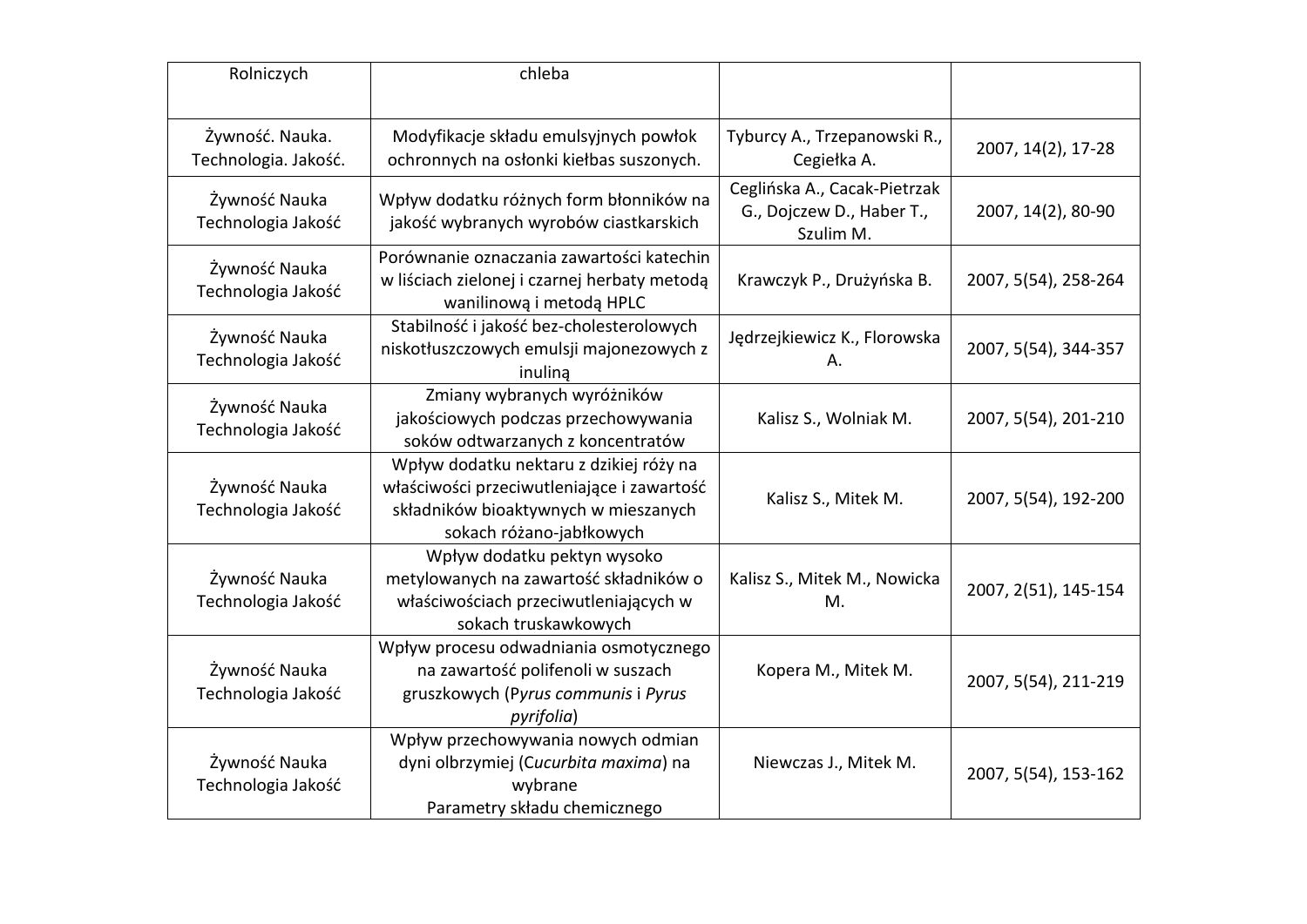| Żywność Nauka                         | Wpływ procesu mrożenia i zamrażalniczego                           | Ścibisz I., Mitek M.          | 2007, 5(54), 229-236  |  |
|---------------------------------------|--------------------------------------------------------------------|-------------------------------|-----------------------|--|
| Technologia Jakość                    | przechowywania owoców borówki wysokiej<br>na zawartość antocyjanów |                               |                       |  |
| Roczniki Instytutu                    | Wpływ składu solanki peklującej oraz                               | Pietrzak D., Mroczek J.,      |                       |  |
| Przemysłu Mięsnego i<br>Tłuszczowego, | wysokich ciśnień na jakość gotowanych<br>szynek wieprzowych.       | Sadło K.                      | 2007, 45(1), 125-133  |  |
| Roczniki Instytutu                    | Wpływ krzyżowania towarowego świń rasy                             |                               |                       |  |
| Przemysłu Mięsnego i                  | puławskiej z rasami wbp i pbz na jakość                            | Florowski T., Pisula A., Rola | 2007, 45(1), 25-36    |  |
| Tłuszczowego                          | kulinarną mięsa.                                                   | M., Adamczak L                |                       |  |
| Roczniki Instytutu                    |                                                                    |                               |                       |  |
| Przemysłu Mięsnego i                  | Wpływ rodzaju mięśnia na jakość kulinarną                          | Adamczak L., Mulawka A.,      | 2007, 45(1), 63-68    |  |
| Tłuszczowego                          | mięsa strusiego.                                                   | Florowski T.                  |                       |  |
| Roczniki Instytutu                    | Wpływ dodatku orzecha włoskiego na jakość                          | Cegiełka A., Kwapisz I.       | 2007, 45(2), 89-96    |  |
| Przemysłu Mięsnego i                  | modelowej homogenizowanej kiełbasy z                               |                               |                       |  |
| Tłuszczowego                          | mięsa kurcząt                                                      |                               |                       |  |
| Roczniki Instytutu                    | Zastosowanie preparatu transglutaminazy i                          |                               |                       |  |
| Przemysłu Mięsnego i                  | wybranych hydrokoloidów w procesie                                 | Cegiełka A., Geryk A.         | 2007, 45(1), 165-172  |  |
| Tłuszczowego                          | produkcji restrukturyzowanej szynki z mięsa                        |                               |                       |  |
|                                       | kurcząt.                                                           |                               |                       |  |
| Roczniki Instytutu                    | Wpływ zawartości tłuszczu na teksturę                              | Dasiewicz K.,                 |                       |  |
| Przemysłu Mięsnego i                  | mięsa z młodego bydła typu mięsnego.                               | Słowiński M.                  | 2007, 45(1), 81-89    |  |
| Tłuszczowego                          |                                                                    |                               |                       |  |
| Roczniki Instytutu                    | Wpływ dodatku mąki z amaranthusa                                   | Słowiński M., Gontarz J.      |                       |  |
| Przemysłu Mięsnego i                  | (Amaranthus cruentus) na jakość kiełbas<br>drobno rozdrobnionych.  |                               | 2007, 45(2), 81-88    |  |
| Tłuszczowego<br>Progress In Plant     | Wpływ terminu stosowania fungicydu                                 |                               |                       |  |
| Protection/Postępy w                  | Amistar 250 SC na plon i cechy jakościowe                          | Sułek A., Podolska G., Cacak- | 2007, 47(2), 352-355  |  |
| Ochronie Roślin                       | ziarna pszenicy jarej odmiany Nawra                                | Pietrzak G., Ceglińska A.     |                       |  |
|                                       | Badania nad wpływem składu kwasów                                  |                               |                       |  |
| Żywienie Człowieka I                  | tłuszczowych zwłaszcza izomerów trans na                           | Żbikowska A., Marcinkiewicz   | 2007, XXXIV(5), 1509- |  |
| Metabolizm                            | wybrane cechy jakościowe ciastek kruchych                          | А.                            | 1517                  |  |
| Postępy Techniki                      |                                                                    |                               |                       |  |
| Przetwórstwa                          | Biofilmy w przemyśle spożywczym.                                   | Berthold A.                   | 2007, 17/30, 1, 60-66 |  |
| Spożywczego                           |                                                                    |                               |                       |  |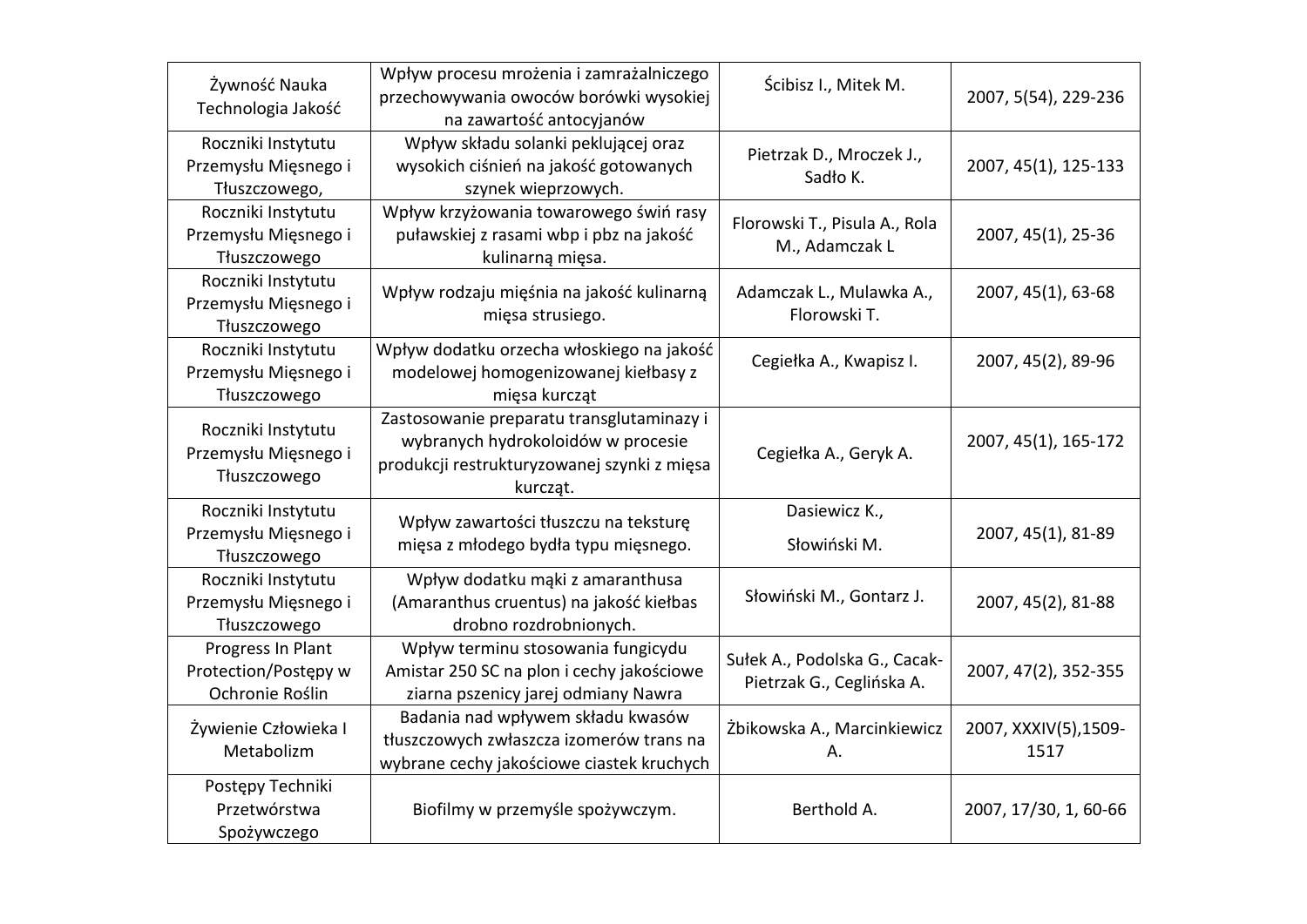| Postępy techniki<br>przetwórstwa<br>spożywczego | Możliwości zastosowania ultradźwięków w<br>przetwórstwie mięsa. Część II.                     | M. Kozłowska, A. Górska                      | 2007, 17/30(1), 56-59. |
|-------------------------------------------------|-----------------------------------------------------------------------------------------------|----------------------------------------------|------------------------|
| Postępy Techniki<br>Przetwórstwa<br>Spożywczego | Wykorzystanie komputerowej analizy<br>obrazu do oceny zawartości tłuszczu w<br>mięsie kurcząt | Słowiński M,<br>Majewska M.,<br>Dasiewicz K. | 2007, 17/30(1), 13-16  |
| Postępy Techniki<br>Przetwórstwa<br>Spożywczego | Proces czerstwienia pieczywa w zależności<br>od stopnia uszkodzenia skrobi                    | Szajewska A., Haber T.,<br>Ceglińska A.      | 2007, 17/30(1), 9-12   |
| Postępy Techniki<br>Przetwórstwa<br>Spożywczego | Pakowanie jako metoda przedłużenia<br>jakości chleba                                          | Ceglińska A., Haber T.,<br>Wichowska M.      | 2007, 17/31(2), 12-14  |

## **MONOGRAFIA NAUKOWA, PODRĘCZNIK AKADEMICKI**

| Wydawca                                    | Tytuł<br>monografii/podręcznika<br>liczba ark. wyd.                           | Tytuł rozdziału<br>liczba ark. wyd                                         | Autor (autorzy)                                       | rok,<br>tom,<br>strony          | Miejsce<br>wydania       |
|--------------------------------------------|-------------------------------------------------------------------------------|----------------------------------------------------------------------------|-------------------------------------------------------|---------------------------------|--------------------------|
| Elsevier<br>ISBN-13: 978-0-444-<br>52707-3 | Thermodynamics, Solubility<br>and Environmental Issues (ed.<br>T.M.Letcher)   | Solubility of<br>Plasticizers, Polymers<br>and Envi-ronmental<br>Pollution | E. Białecka-<br>Florjańczyk Z.<br>Florjańczyk         | 2007,<br>chap.22<br>397-<br>408 | Amsterdam                |
| <b>CRC Press</b>                           | Handbook of Industrial Drying<br>(ed. A.S. Mujumdar) 1280<br>stron, format A4 | Osmotic dehydration<br>of fruits and<br>vegetables                         | Lewicki P.P.,<br>Lenart A.                            | 2007,<br>665-<br>687            | Boca Raton,<br>FL, (USA) |
| <b>WNT</b><br>ISBN 978-83-204-3340-        | Chemia<br>organiczna<br>Wyd. III 486 stron                                    |                                                                            | E. Białecka-<br>Florjańczyk,<br>J. Włostowska         | 2007                            | Warszawa                 |
| Wydawnictwo SGGW<br>ISBN 83-7244-820-53    | "Zbiór zadań i pytań trenin-<br>gowych z chemii organicznej"<br>133 str       |                                                                            | Praca zbiorowa<br>(red. W. Kosińska i<br>G. Orzeszko) | 2007                            | Warszawa                 |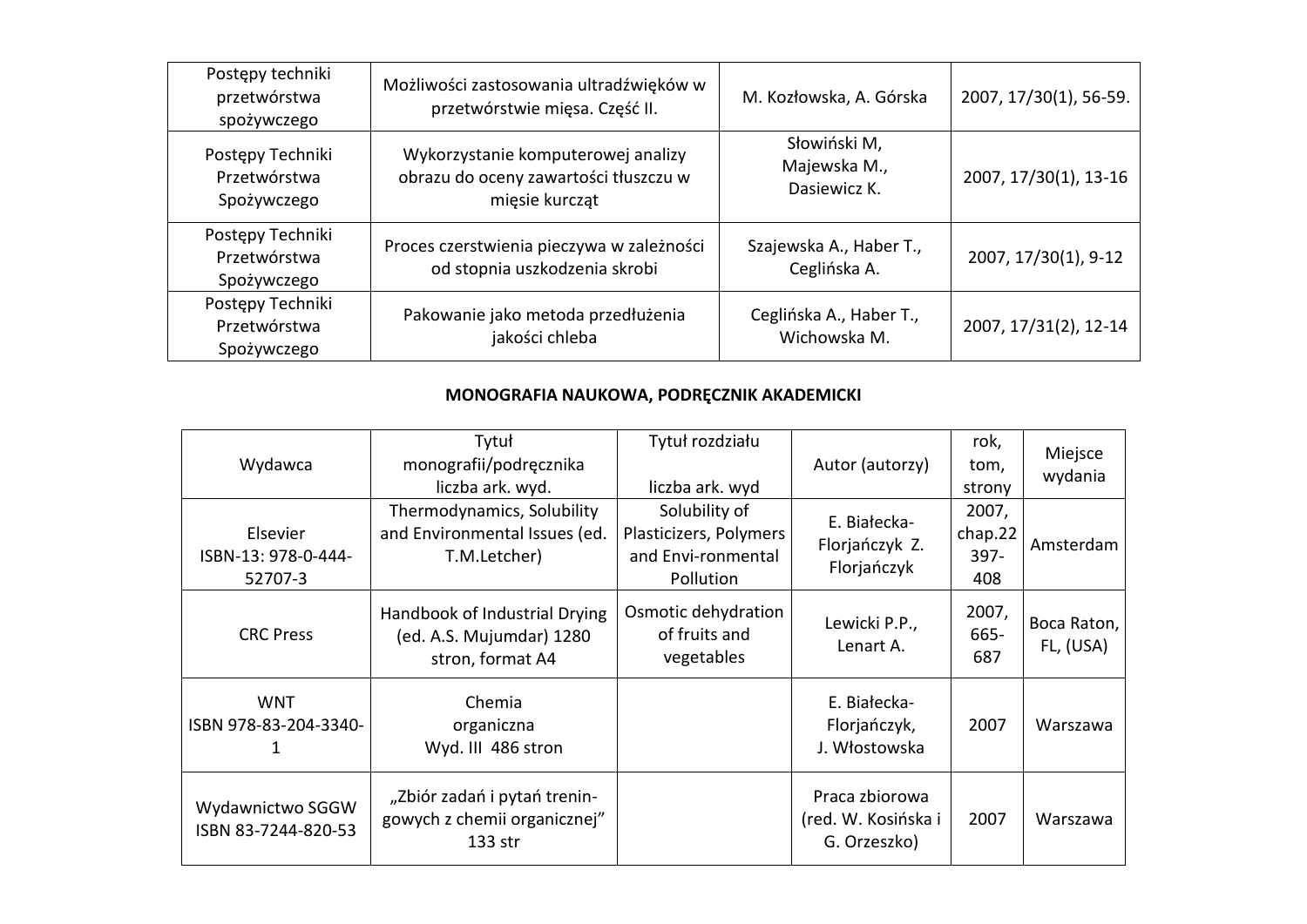| Wydawnictwo SGGW<br>ISN 83-7244-8096-4 | Ćwiczenia laboratoryjna z<br>chemii organicznej<br>152 str                                                                                                               |                                                                                                                                              | E. Białecka-<br>Florjańczyk,<br>J. Włostowska        | 2007                  | Warszawa |
|----------------------------------------|--------------------------------------------------------------------------------------------------------------------------------------------------------------------------|----------------------------------------------------------------------------------------------------------------------------------------------|------------------------------------------------------|-----------------------|----------|
| Wydawnictwo SGGW<br>ISN 83-7244-8941   | Eksperymentalna chemia<br>fizyczna<br>415 str                                                                                                                            |                                                                                                                                              | Praca zbiorowa<br>(red. E.<br>Więckowska-<br>Bryłka) | 2007                  | Warszawa |
| Wydawnictwo SGGW<br>ISBN:83-7244-814-0 | Badanie stanu wody w<br>matrycy modelowej i<br>uzyskanej z jabłek z<br>wykorzystaniem metody<br>opartej na izotermach sorpcji<br>oraz kalorymetrycznej, 6,5<br>ark. wyd. |                                                                                                                                              | Pałacha Z.                                           | 2007,<br>$1 - 84$     | Warszawa |
| Polskie Wydawnictwo<br>Fachowe         | Technologia produkcji wędlin.<br>Część 5. Mięso i przetwory<br>mięsne jako żywność<br>funkcjonalna (72 strony-6<br>arkuszy)                                              |                                                                                                                                              | Jankiewicz L.,<br>Słowiński M.                       | 2007,<br>72<br>strony | Warszawa |
| Wydawnictwo SGGW                       | Studia nad wpływem<br>wybranych hydrokoloidów na<br>stabilność modelowych<br>układów emulsji napojowych<br>6,5 ark. wyd.                                                 |                                                                                                                                              | Dłużewska E.                                         | 2007,<br>$1 - 95$     | Warszawa |
| <b>WNT</b>                             | Przeciwutleniacze w żywności.<br>Aspekty zdrowotne,<br>technologiczne, molekularne i<br>analityczne.                                                                     | Wpływ procesu<br>sterylizacji na skład i<br>aktywność związków<br>przeciwutleniających<br>na przykładzie<br>wybranych roślin<br>strączkowych | Wołosiak R.,<br>Worobiej E.                          | 2007,<br>487-<br>492  | Warszawa |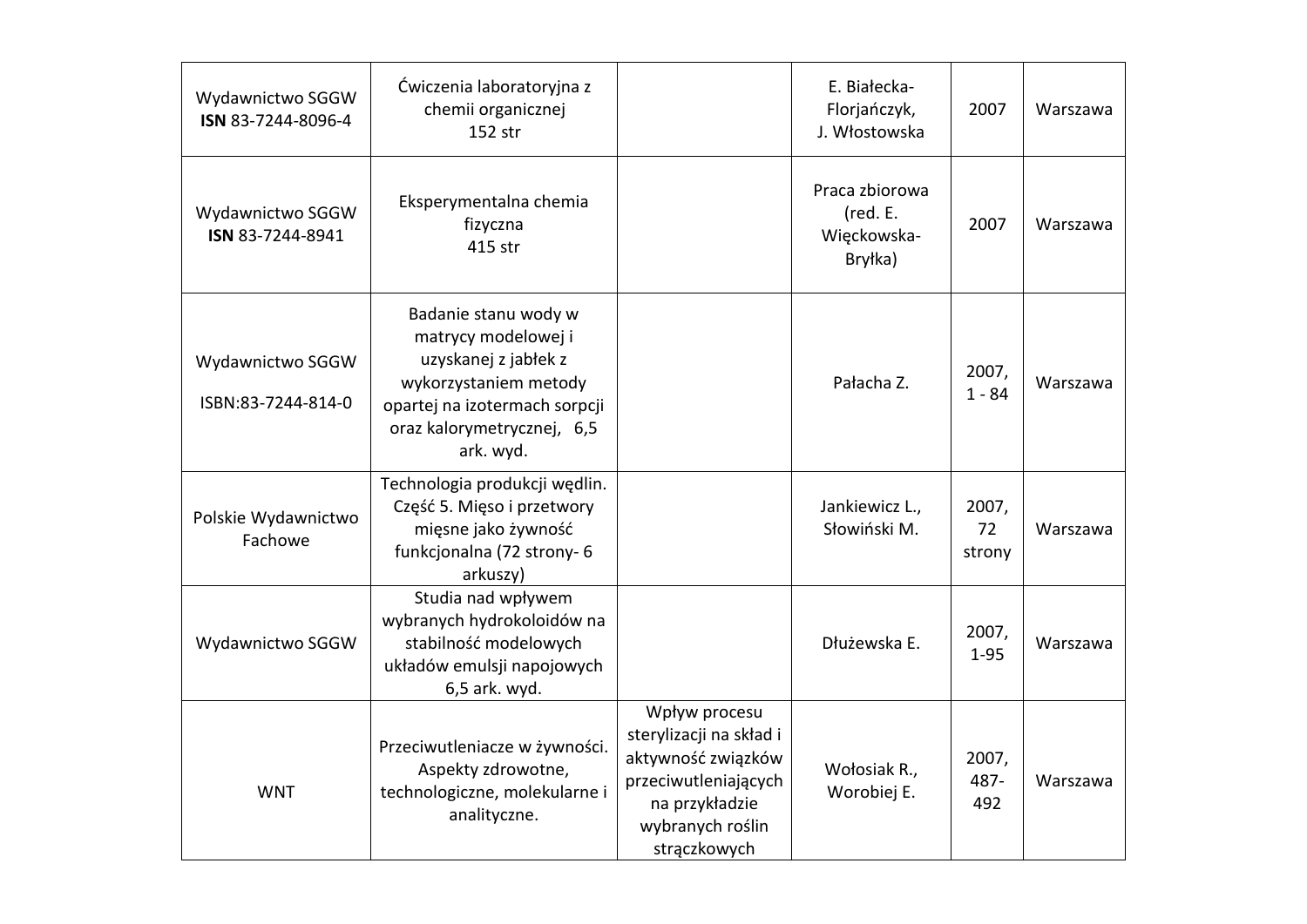| <b>WNT</b>                                                                                | Przeciwutleniacze w żywności.<br>Aspekty zdrowotne,<br>technologiczne, molekularne i<br>analityczne. | Przeciwutleniające<br>białka i peptydy<br>żywności                                                            | Wołosiak R.,<br>Worobiej E.         | 2007,<br>229-<br>235 | Warszawa |
|-------------------------------------------------------------------------------------------|------------------------------------------------------------------------------------------------------|---------------------------------------------------------------------------------------------------------------|-------------------------------------|----------------------|----------|
| Komitet Agrofizyki<br>PAN, Wyd. Naukowe<br>ISBN-13: 978-<br>FRNA,<br>83-60489-06-2        | Właściwości Fizyczne<br>Suszonych Surowców i<br>Produktów Spożywczych                                | Wybrane właściwości<br>fizyczne suszonych<br>surowców roślinnych                                              | Rząca M.,<br>Witrowa-Rajchert<br>D. | 2007,<br>35-46       | Lublin   |
| Komitet Agrofizyki<br>PAN, Wyd. Naukowe<br>FRNA, ISBN-13: 978-<br>83-60489-05-5           | Właściwości Geometryczne,<br>Mechaniczne i Strukturalne<br>Surowców i Produktów<br>Spożywczych       | Gęstość i sypkość<br>wybranych<br>produktów<br>spożywczych w<br>proszku                                       | Domian E.                           | 2007,<br>95-107      | Lublin   |
| Komitet Agrofizyki<br>PAN, Wyd. Naukowe<br><b>ISBN-13:</b><br>FRNA,<br>978-83-60489-06-2; | Właściwości Fizyczne<br>Suszonych Surowców i<br>Produktów Spożywczych                                | Rozwój i znaczenie<br>operacji wstępnych<br>w suszeniu żywności                                               | Janowicz M.,<br>Lenart A.           | 2007,<br>$15 - 33$   | Lublin   |
| Komitet Agrofizyki<br>PAN, Wyd. Naukowe<br>FRNA ISBN-13: 978-83-<br>60489-05-5            | Właściwości Geometryczne,<br>Mechaniczne i Strukturalne<br>Surowców i Produktów<br>Spożywczych       | Aglomeracja<br>sproszkowanych<br>odżywek dla dzieci                                                           | Szulc K., Lenart A.                 | 2007,<br>109-<br>128 | Lublin   |
| Wyd. Lubelskie<br>Towarzystwo Naukowe                                                     | Problemy przechowalnictwa i<br>transportu żywności<br>zwierzęcego pochodzenia; 4<br>ark. wyd.        | Zmiany ilościowe i<br>jakościowe mięsa i<br>przetworów<br>mięsnych w<br>przechowalnictwie i<br>transporcie, 1 | Pisula A., Florowski<br>Т.          | 2007,<br>19-36       | Lublin   |
| <b>WSiP</b>                                                                               | Technologia żywności cz. 4<br>wydanie III (uzupełnione i<br>zmienione) -22 ark. wyd.                 | rozdział $2 -$<br>Produkcja i<br>przetwórstwo mięsa<br>3,5 arkusza                                            | Słowiński M.,<br>Jankiewicz L.      | 2007,<br>52-97       | Warszawa |